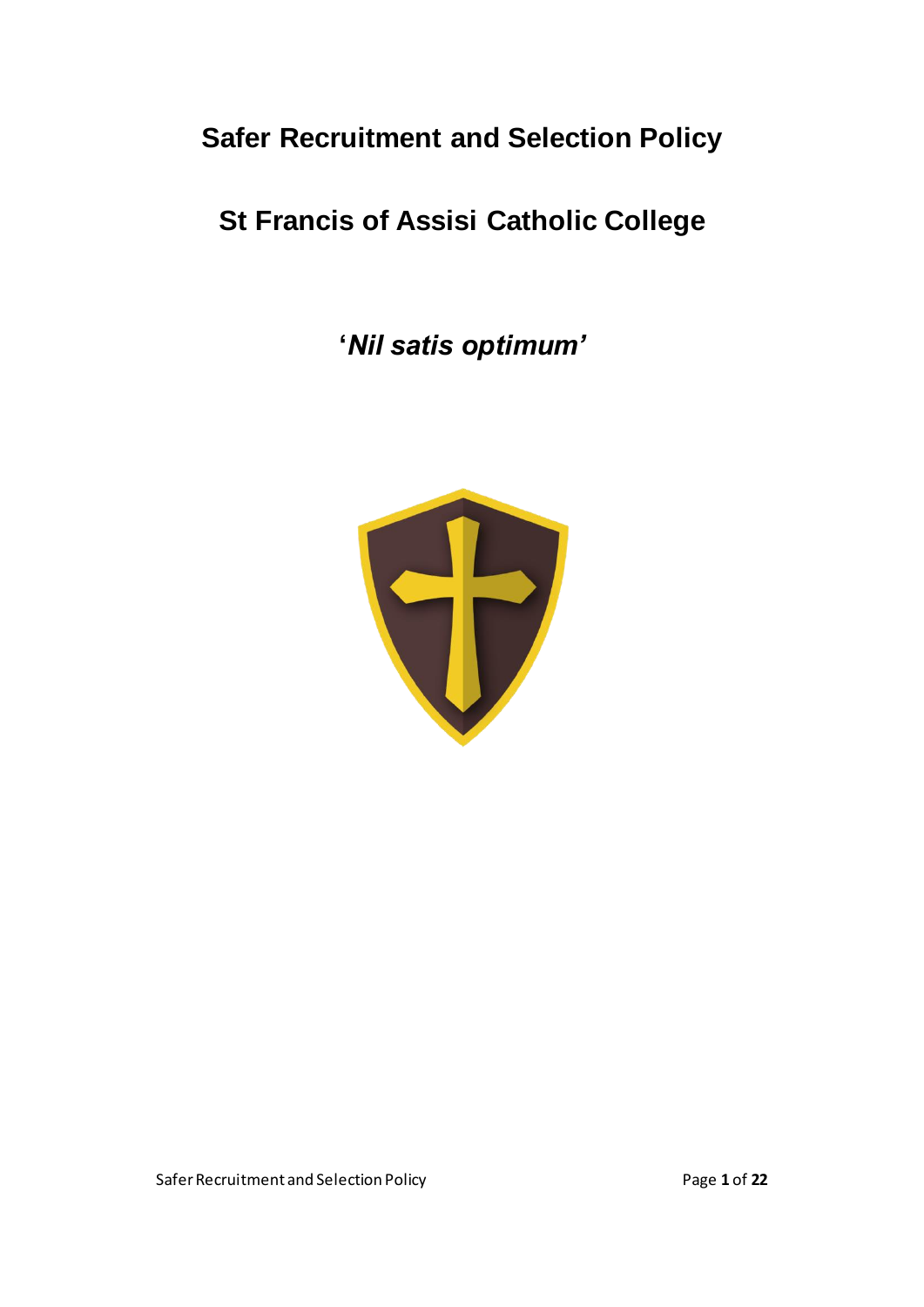# **Control Sheet**

| <b>Version number</b>         | $01 -$ New Policy                       |
|-------------------------------|-----------------------------------------|
| <b>Original date approved</b> | $N/A - New Policy$                      |
| <b>Current date approved</b>  | 28 <sup>th</sup> May 2021               |
| <b>Approved by</b>            | Governors' Curriculum Committee         |
| <b>Date of next review</b>    | May 2022                                |
| <b>Status</b>                 | Under consultation                      |
| <b>Policy owner</b>           | Head Teacher                            |
| <b>Policy location</b>        | Staff Shared Area                       |
| <b>Target group</b>           | Staff, pupils, public                   |
| <b>Consultation</b>           | College Union Representatives and Staff |

| <b>Document History:</b> |                                                                |  |  |  |  |  |  |  |  |  |  |
|--------------------------|----------------------------------------------------------------|--|--|--|--|--|--|--|--|--|--|
| <b>Version</b>           | Date of<br><b>Author</b><br><b>Note of revisions</b><br>review |  |  |  |  |  |  |  |  |  |  |
|                          |                                                                |  |  |  |  |  |  |  |  |  |  |
|                          |                                                                |  |  |  |  |  |  |  |  |  |  |
|                          |                                                                |  |  |  |  |  |  |  |  |  |  |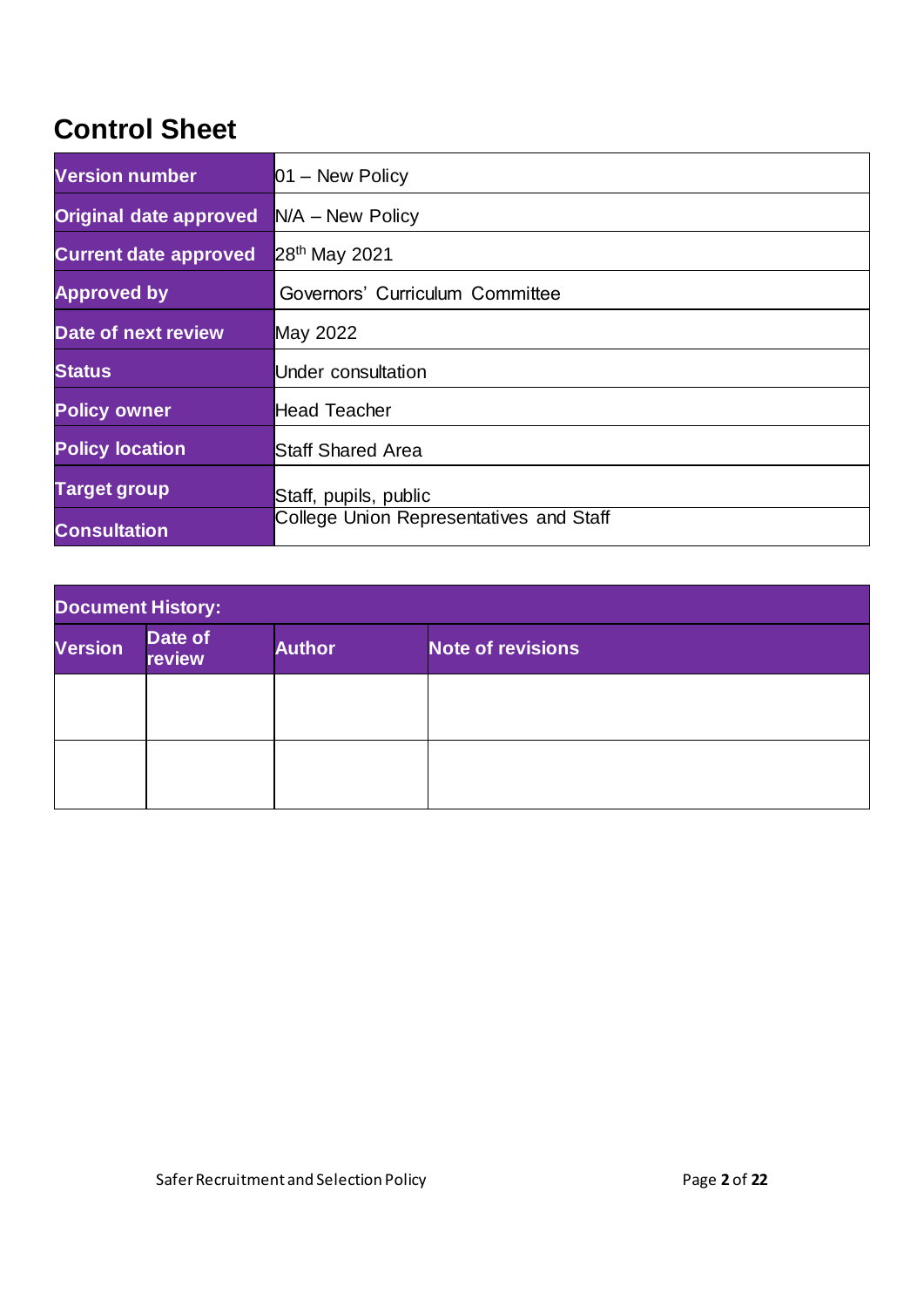| <b>Associated documents:</b>                                                                                                |                                                                            |  |  |  |  |  |  |  |  |  |
|-----------------------------------------------------------------------------------------------------------------------------|----------------------------------------------------------------------------|--|--|--|--|--|--|--|--|--|
| <b>College Policies</b>                                                                                                     |                                                                            |  |  |  |  |  |  |  |  |  |
| Safeguarding                                                                                                                |                                                                            |  |  |  |  |  |  |  |  |  |
| <b>Staff Code of Conduct</b>                                                                                                |                                                                            |  |  |  |  |  |  |  |  |  |
| Equality, Diversity and Inclusion                                                                                           |                                                                            |  |  |  |  |  |  |  |  |  |
| Whistleblowing                                                                                                              |                                                                            |  |  |  |  |  |  |  |  |  |
| Links to:                                                                                                                   |                                                                            |  |  |  |  |  |  |  |  |  |
| <b>Statutory Guidance</b>                                                                                                   |                                                                            |  |  |  |  |  |  |  |  |  |
| Working Together to Safeguard Children: A guide to inter-agency working to<br>safeguard and promote the welfare of children |                                                                            |  |  |  |  |  |  |  |  |  |
| <b>Keeping Children Safe in Education</b><br>$\bullet$                                                                      |                                                                            |  |  |  |  |  |  |  |  |  |
| $\bullet$                                                                                                                   | Guidance for Safer Working Practices for Adults who Work with Children and |  |  |  |  |  |  |  |  |  |
| <b>Young People in Education Settings</b>                                                                                   |                                                                            |  |  |  |  |  |  |  |  |  |

• [The School Staffing \(England\) Regulations](https://assets.publishing.service.gov.uk/government/uploads/system/uploads/attachment_data/file/953345/Staffing_and_employment_advice_for_schools_-_January_2021.pdf)

# **Contents**

| <b>Contents</b>                                                        | Page |  |  |  |  |  |  |  |
|------------------------------------------------------------------------|------|--|--|--|--|--|--|--|
| 1.<br>Policy statement                                                 | 4    |  |  |  |  |  |  |  |
| 2. Safer recruitment – recruitment and selection training              |      |  |  |  |  |  |  |  |
| 3. Advertisement of jobs                                               |      |  |  |  |  |  |  |  |
| 4. Information for applicants                                          |      |  |  |  |  |  |  |  |
| 5. Shortlisting and reference requests                                 |      |  |  |  |  |  |  |  |
| <b>Interviews</b><br>6.                                                | 6    |  |  |  |  |  |  |  |
| 7. Interview panel                                                     | 7    |  |  |  |  |  |  |  |
| 8. Appointment                                                         | 8    |  |  |  |  |  |  |  |
| 9. Conditional offer of appointment: Pre-appointment checks            | 9    |  |  |  |  |  |  |  |
| 10. Post-appointment induction                                         | 10   |  |  |  |  |  |  |  |
| 11. Adults working with children who are not employed directly by the  | 10   |  |  |  |  |  |  |  |
| College                                                                |      |  |  |  |  |  |  |  |
| 12. Supply staff                                                       | 10   |  |  |  |  |  |  |  |
| 13. Peripatetic staff                                                  | 10   |  |  |  |  |  |  |  |
| 14. Volunteers                                                         | 10   |  |  |  |  |  |  |  |
| 15. Students on placement                                              | 10   |  |  |  |  |  |  |  |
| 16. Students on work experience                                        | 11   |  |  |  |  |  |  |  |
| 17. Contractors                                                        | 11   |  |  |  |  |  |  |  |
| 18. Governors                                                          | 11   |  |  |  |  |  |  |  |
| 19. Policy Review                                                      | 11   |  |  |  |  |  |  |  |
| 20. Appendix 1 - Supplementary Information on the Equality Act 2010    | 12   |  |  |  |  |  |  |  |
| 21. Appendix 2 - Recruitment Short-Listing Analysis Form               | 18   |  |  |  |  |  |  |  |
| 22. Appendix 3 - Example Invitation to Interview Letter                | 20   |  |  |  |  |  |  |  |
| 23. Appendix 4 - Example Letter of Appointment to Successful Candidate | 21   |  |  |  |  |  |  |  |
| 24. Appendix 5 - Example Letter to Unsuccessful Candidate              | 22   |  |  |  |  |  |  |  |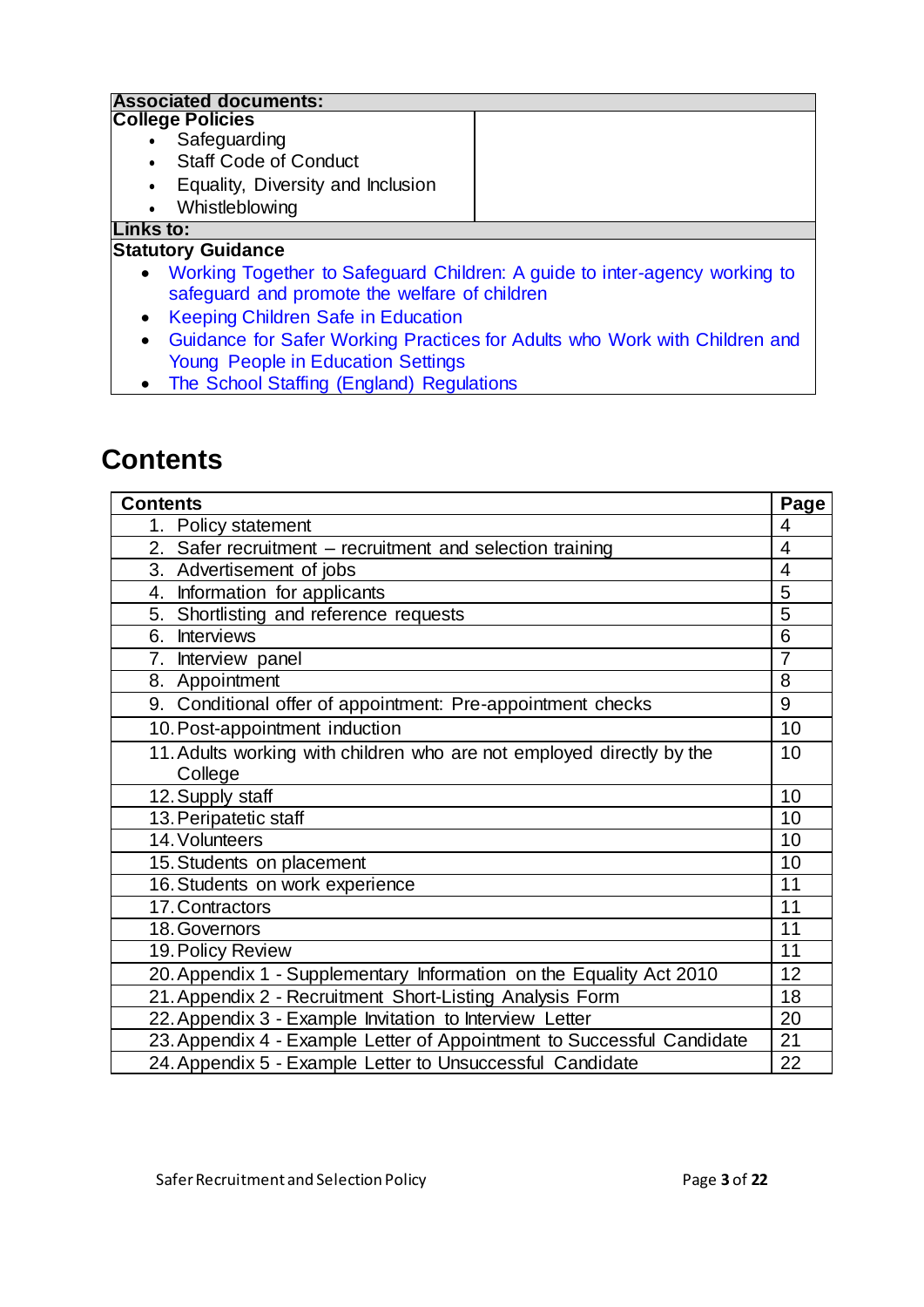## **1. Policy statement**

The safe recruitment of staff in schools is the first step to safeguarding and promoting the welfare of the children in education and in deterring unsuitable applicants from applying for roles. St Francis of Assisi Catholic College (referred to forthwith as 'the College') is committed to safeguarding and promoting the welfare of children, young people and vulnerable groups and expects all staff and volunteers to share this commitment.

It is recognised that this can only be achieved through sound procedures, good interagency cooperation and the recruitment and retention of competent, motivated employees who are suited to, and fulfilled in the roles they undertake.

The College is committed to ensuring that the recruitment and selection of all who work within the College is conducted in a manner that is systematic, efficient, effective and promotes equality of opportunity.

Supplementary information on equal opportunities issues is shown at **Appendix 1.** 

The College will uphold its obligations under the law not to discriminate against applicants for employment on the grounds of age, sex, sexual orientation, marital status, disability, race, colour, nationality, ethnic origin, religion or creed. This document provides a good practice framework to comply with the principles set down in the Equality Act 2010 and its own Equality and Diversity Policy. The College will work within the CES guidelines when making appointments to protected posts.

This Safer Recruitment and Selection Policy has been produced in line with and should be read in conjunction with the Department for Education document Keeping Children [Safe in Education](https://www.gov.uk/government/publications/keeping-children-safe-in-education--2) or subsequent versions of it.

All appointments are subject to an enhanced Disclosure Application to the Disclosure and Barring Service.

## **2. Safer recruitment – recruitment and selection training**

[The School Staffing \(England\) Regulations](https://assets.publishing.service.gov.uk/government/uploads/system/uploads/attachment_data/file/953345/Staffing_and_employment_advice_for_schools_-_January_2021.pdf) require governing bodies to ensure that at least one person on any appointment panel has undertaken safer recruitment training. The College will advise which training package is to be used. The training should cover, as a minimum, the content of the guidance in the most current version of [Keeping Children Safe in Education.](https://www.gov.uk/government/publications/keeping-children-safe-in-education--2)

## **3. Advertisement of jobs**

The College will adopt a consistent approach when considering whether to advertise internally or externally for vacancies.

The College must also give careful consideration before advertising externally to avoid a situation where recruitment of external candidate would potentially lead to a redundancy situation due to staff budget restrictions. However, if resignation deadlines are looming, it may concurrently advertise the post both internally and externally.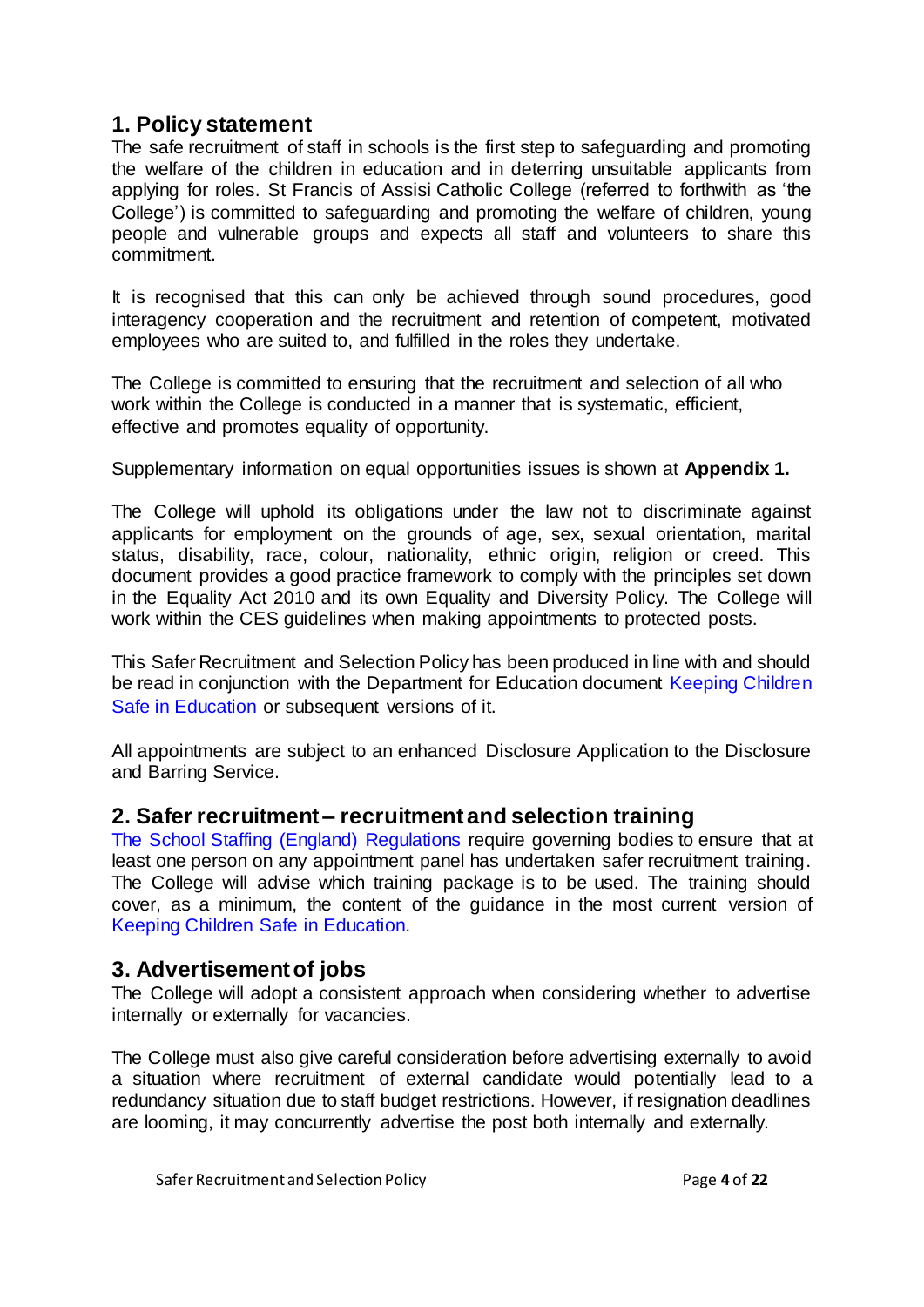In certain circumstances there may be a need to safeguard the interests of employees who might otherwise face redundancy. The College will seek to cooperate wherever possible, on the advice of its HR Function, to offer re-deployment opportunities to affected staff. The location of posts in relation to employees at risk will also be taken into consideration.

All advertisements for posts, paid or unpaid, will include the following statements:

*"St Francis of Assisi Catholic College is committed to safeguarding and promoting the welfare of children and young people and requires all staff and volunteers to share and demonstrate this commitment"*

*"The successful candidate will have to meet the requirements of the person specification and will be subject to pre-employment checks including a health check, an enhanced DBS check and satisfactory references."*

## **4. Information for applicants**

All applicants will be provided with:

- A job description, outlining the duties of the post, and a person specification
- An application form (CVs will not be accepted)
- A description of the College, relevant to the vacant post
- Reference to the Child Protection Policy, Safeguarding Policy, Safer Recruitment and Selection Policy, DBS and other pre-employment **requirements**
- An outline of terms of employment, including salary
- The closing date for the receipt of applications

Prospective applicants must complete, in full, and return a signed application form. Incomplete application forms will be returned to the applicant where the deadline for completed forms has not passed. Candidates submitting an application form completed on line will be asked to sign the form if invited to interview.

#### **5. Shortlisting and reference requests**

The selection panel will shortlist applicants against the Person Specification for the post. The criteria for selection will be consistently applied to all applicants. A 'Recruitment Shortlisting Analysis Form' is provided at **Appendix 2**. The selection panel will agree the applicants to be invited to interview.

Two references, one of which must be from the candidate's current/most recent employer, will be taken up before the selection stage so that any discrepancies may be probed during this stage of the selection process.

Candidates are entitled to see and receive copies of their employment references and should request these from their referees.

References will be sought directly from the referee and, where necessary, they will be contacted to clarify any anomalies or discrepancies. Detailed written records will be kept of such exchanges. Where necessary, previous employers who have not been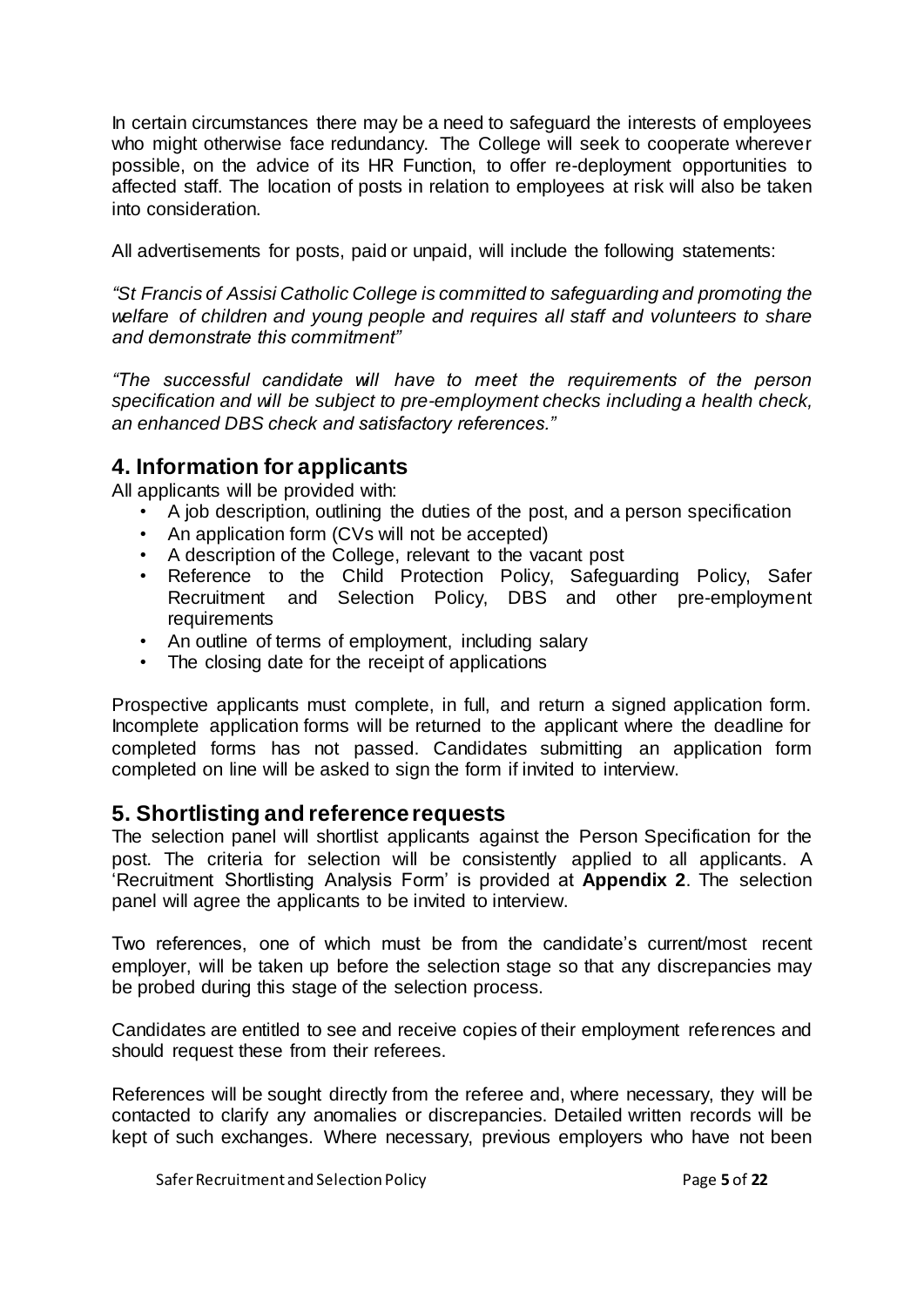named as referees may be contacted in order to clarify any such anomalies or discrepancies. Detailed written records will be kept of such exchanges.

If a candidate for a post working with children is not currently employed in a post working with children, a reference will be sought from the most recent employment in which the candidate has worked with children to confirm details of the candidate's employment and their reasons for leaving.

Reference requests will ask the referee to confirm, in writing:

- The referee's relationship to the candidate
- Details of the candidate's post and salary
- The candidate's performance history and conduct
- Whether the candidate has been subject to capability procedures and the outcome of this
- Whether the candidate has been subject to disciplinary action relating to the safety and welfare of children, including where the sanction has expired, and the outcome of this
- Details of any substantiated allegations or concerns about the candidate relating to the safety and welfare of children
- Whether the referee has any reservations as to the candidate's suitability to work with children and young people (if so, the College will ask for specific details of the concerns and the reasons why the referee believes the candidate may be unsuitable to work with children)
- The candidate's suitability for the post with explicit reference to the job description and person specification

All appointments are subject to satisfactory references, vetting procedures and DBS clearance.

References are the "property" of the selection panel and strict confidentiality will be observed. Employer testimonials i.e. those provided by the candidate and/or marked 'to whom it may concern' will not be accepted. References must be in writing and be specific to the job for which the candidate has applied. The selection panel will not accept references from relatives or people writing solely in the capacity as a friend of the candidate, for any post. References will be verified and any discrepancies or areas of potential concern will be discussed with the candidate at interview.

If the field of applicants is felt to be weak, the post may be re-advertised.

#### **6. Interviews**

Face to face interviews will be the primary means of recruitment to all vacant jobs, however, other means such as Microsoft Teams or Zoom interviews can be used in exceptional circumstances. A range of other selection methods and processes may also be considered in relation to each vacancy. When adopting selection tools, care must be taken to ensure that they are relevant to the job description, person specification and able to be objectively assessed as part of the selection criteria.

The interview should assess the merits of each candidate against the job requirements, and explore their suitability to work with children. The selection process

Safer Recruitment and Selection Policy Page **6** of **22**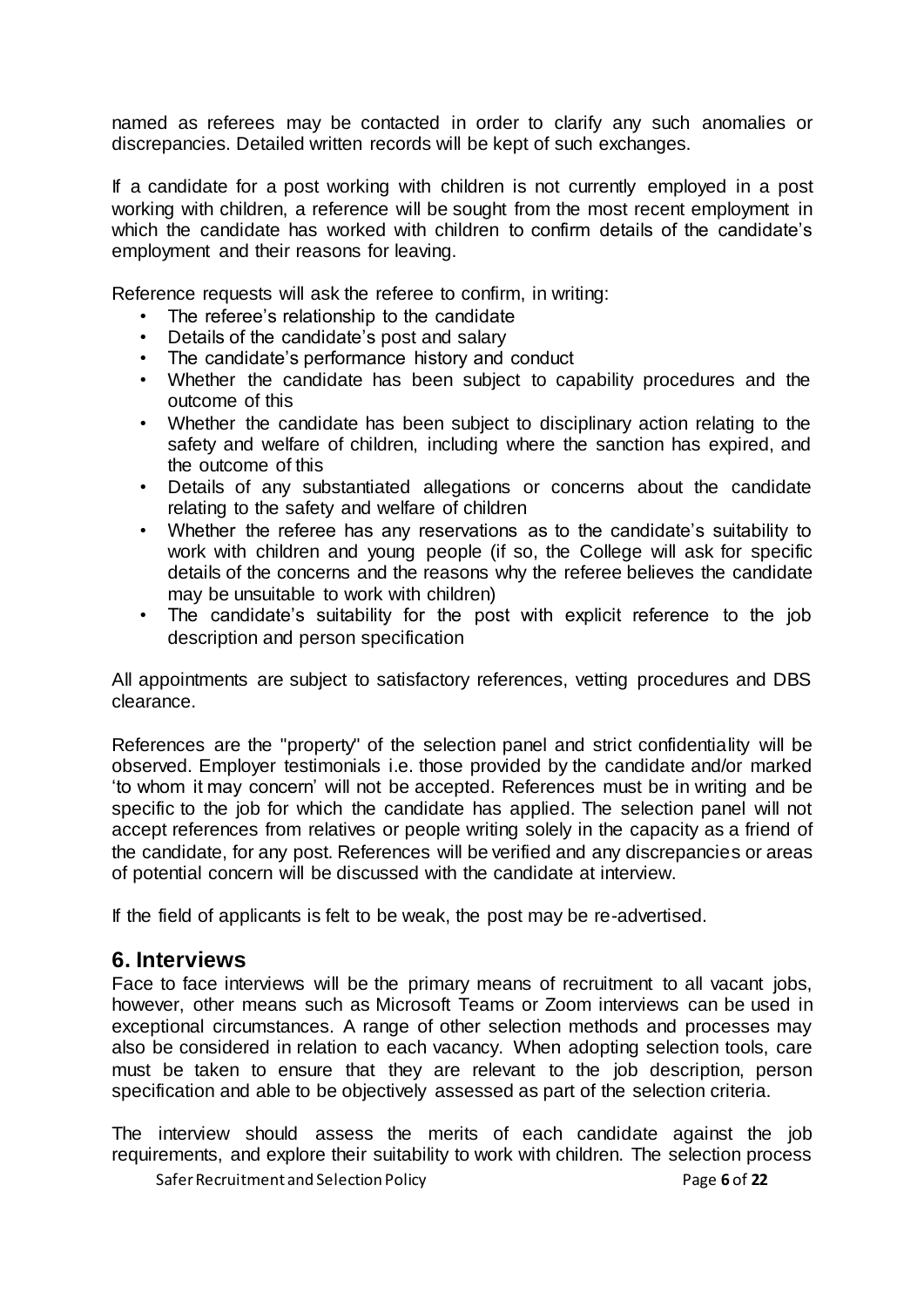for people who will work with children should always include an interview even if there is only one candidate, unless the applicant is an internal candidate already working with children.

The Nominated Officer will ensure that candidates are informed in writing of:

- the date, time, location and approximate length of the interview
- the format of the interview and details of the names and designations of the interview panel
- details of any other selection methods which will be used in addition to interview
- the person to be contacted for any further specific information about the interview or recruitment arrangements generally.

Wherever possible, external candidates should be given a minimum of 3 days' notice of the interview date and internal candidates should be given the same.

An 'Example 'Invitation to Interview Letter' is provided at the end of the policy – **please**  see appendix 3. All candidates invited for interview will be asked to indicate if they require any specific facilities or assistance. In particular, disabled applicants will be asked to specify any particular arrangements which they will require e.g. British Sign Language interpretation.

## **7. Interview Panel**

Interviews will be conducted by a minimum of three interviewers wherever possible, and in some cases, e.g. for senior or specialist posts, a larger panel might be appropriate. [The School Staffing \(England\) Regulations](https://assets.publishing.service.gov.uk/government/uploads/system/uploads/attachment_data/file/953345/Staffing_and_employment_advice_for_schools_-_January_2021.pdf) require governing bodies to ensure that at least one person on any appointment panel has undertaken safer recruitment training. A panel of at least three people ensures one member can observe and assess the candidate, and make notes, while the candidate is talking to the others. It also reduces the possibility of any dispute about what was said or asked during the interview.

The members of the panel should:

- Have the necessary authority to make decisions about appointments.
- Be appropriately trained.
- Meet before the interviews to agree the structure, format and core questions to be used within the interview process. Core interview questions will be based upon a proper consideration of the job description and person specification for the job and will be common for all applicants.
- Agree the assessment criteria in accordance with the person specification.

Supplementary questions are appropriate to clarify or expand on a candidate's response to a core question, but must relate clearly to the duties and responsibilities of the job. Supplementary questions will be properly recorded and candidate's responses logged within the appropriate documentation.

It is recommended that model answers in bullet point form are recorded against each core question so that candidate responses can be effectively assessed. However, the model answer is only a guide and will not serve to devalue good candidate responses to questions in any way.

Safer Recruitment and Selection Policy Page **7** of **22**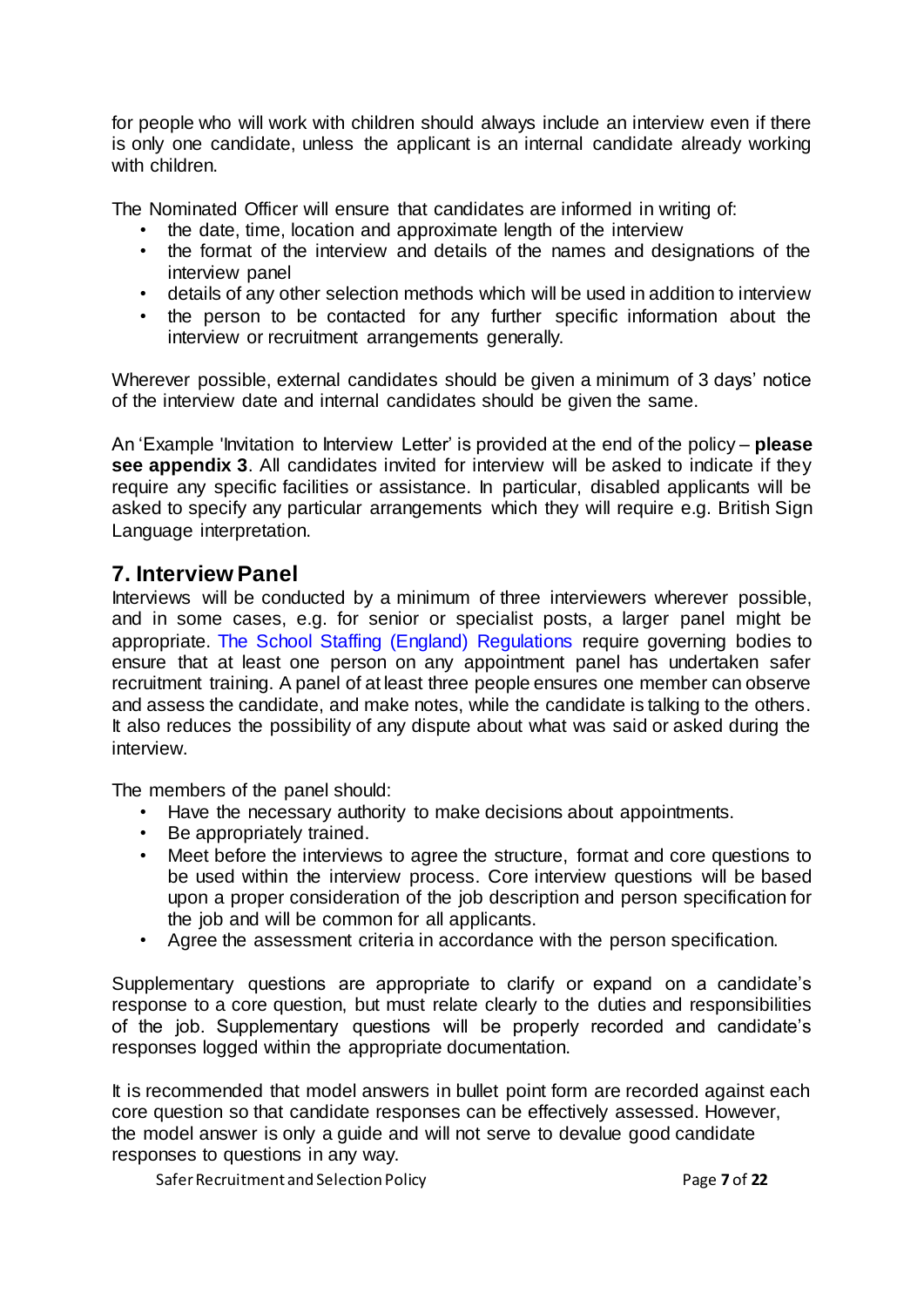Assessments from the application form, interview, all tests and/or other exercises used within the selection process will be properly documented and recorded against each individual candidate, and details placed within the recruitment file. In line with GDPR regulations, personal information for unsuccessful candidates will be retained for six months and then securely destroyed. Information will not be shared with any third parties.

The interview process for every post will include exploration of the candidate's understanding of child safeguarding issues.

Candidates will always be required:

- To explain satisfactorily any gaps in employment
- To explain satisfactorily any anomalies or discrepancies in the information available to the selection panel
- To declare any information that is likely to appear on a DBS disclosure
- To demonstrate their capacity to safeguard and protect the welfare of children and young people

The interview will also include a discussion of any convictions, cautions or pending prosecutions, other than those protected, that the candidate has declared and are relevant to the prospective employment.

If, for whatever reason, references are not obtained before the interview, the candidate should also be asked at interview if there is anything they wish to declare/discuss in light of the questions that have been (or will be) put to their referees. (It is vital that the references are obtained and scrutinised before a person's appointment is confirmed and before they start work).

## **8. Appointment**

The successful candidate will be contacted by the Chair of the interview panel to advise of the conditional job offer as soon as practicable after the interview process has been completed, and the decision to appoint has been made.

For Head Teacher, Deputy Head Teacher, Subject Leader for RE and any other reserved/ protected posts, the panel will also include a Diocesan Officer. The decision will be minuted at a meeting of the Governing Body called to ratify the appointment.

The decision must be confirmed in writing to the successful candidate.

The Nominated Officer will ensure that a letter of appointment is issued to the successful candidate which will include:

- the job title and grade of the job
- the date of commencement of employment (if confirmed)
- salary and payment arrangements
- the term of the employment (whether temporary/fixed-term, permanent contract) as set out in the contract
- Safer Recruitment and Selection Policy Page **8** of **22** • any further or remaining reference requirements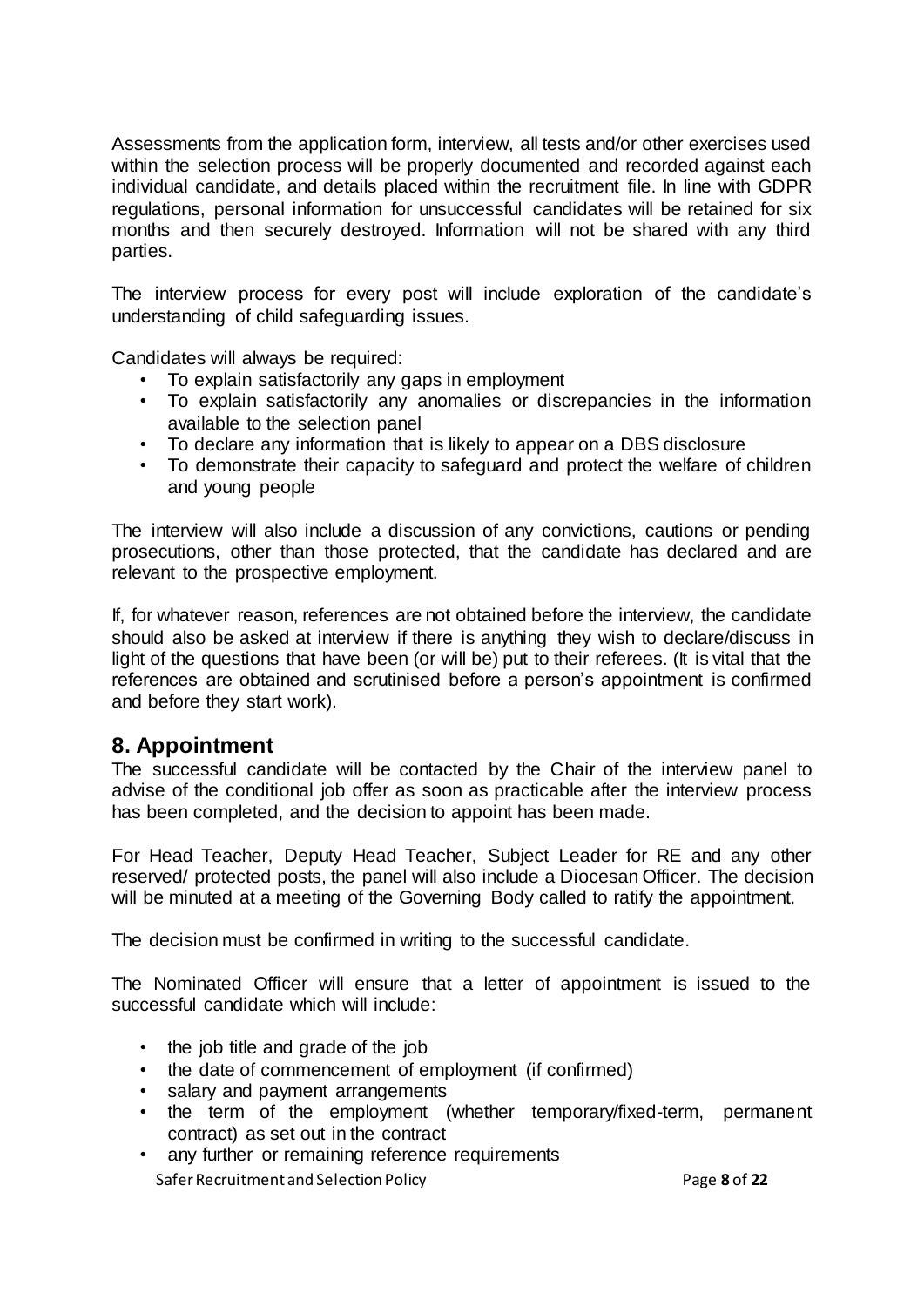- medical clearance, if required
- DBS requirements
- whether the employment is subject to a trial period and if so, the terms which will apply to this
- any particular or special benefits which might apply
- the notice periods for termination
- the main terms and conditions of their employment

An 'Example Letter of Appointment to Successful Candidate' is provided at the end of the policy – **please see Appendix 4**. Once an acceptance of the job offer has been secured verbally the unsuccessful candidates will be notified of the outcome.

It is good practice to offer feedback to all unsuccessful applicants. Candidates should be kept informed should there be an unreasonable delay with this process. It is the responsibility of the Chair of the panel to ensure that all candidates are advised by letter, telephone or face-to-face of the outcomes of their application. An 'Example Letter to Unsuccessful Candidate' is provided at the end of the policy – **please see Appendix 5**.

## **9. Conditional Offer of Appointment: Pre Appointment Checks**

An offer of appointment to the successful candidate should be conditional upon the following and confirmed in writing:

- The receipt of at least two satisfactory references (these should have already been received and checked prior to interview)
- Verification of the candidate's identity (this should have been checked at interview stage)
- Appropriate checks are carried out to ensure that individuals are not disqualified under the 2018 Childcare Disqualification Regulations and Childcare Act 2006.
- Verification of the candidate's medical fitness
- An enhanced DBS check with barred list information where the person will be engaging in regulated activity
- A separate barred list check if an individual will start work in regulated activity before the DBS certificate is available
- For teaching posts, a prohibited list check using the employer access online service
- Verification of professional qualifications as appropriate
- Verification of eligibility to work in the UK
- Further checks on people living or working outside the UK
- For those involved in the management of a school (Governors), a Section 128 check must be completed

All checks should be:

- Confirmed in writing
- Documented and retained on the personnel file (subject to certain restrictions on the retention of information imposed by DBS regulations)
- Followed up where they are unsatisfactory or there are discrepancies in the information provided
- Entered on the Single Central Register (SCR)

Where any of the following apply:

Safer Recruitment and Selection Policy Page **9** of **22**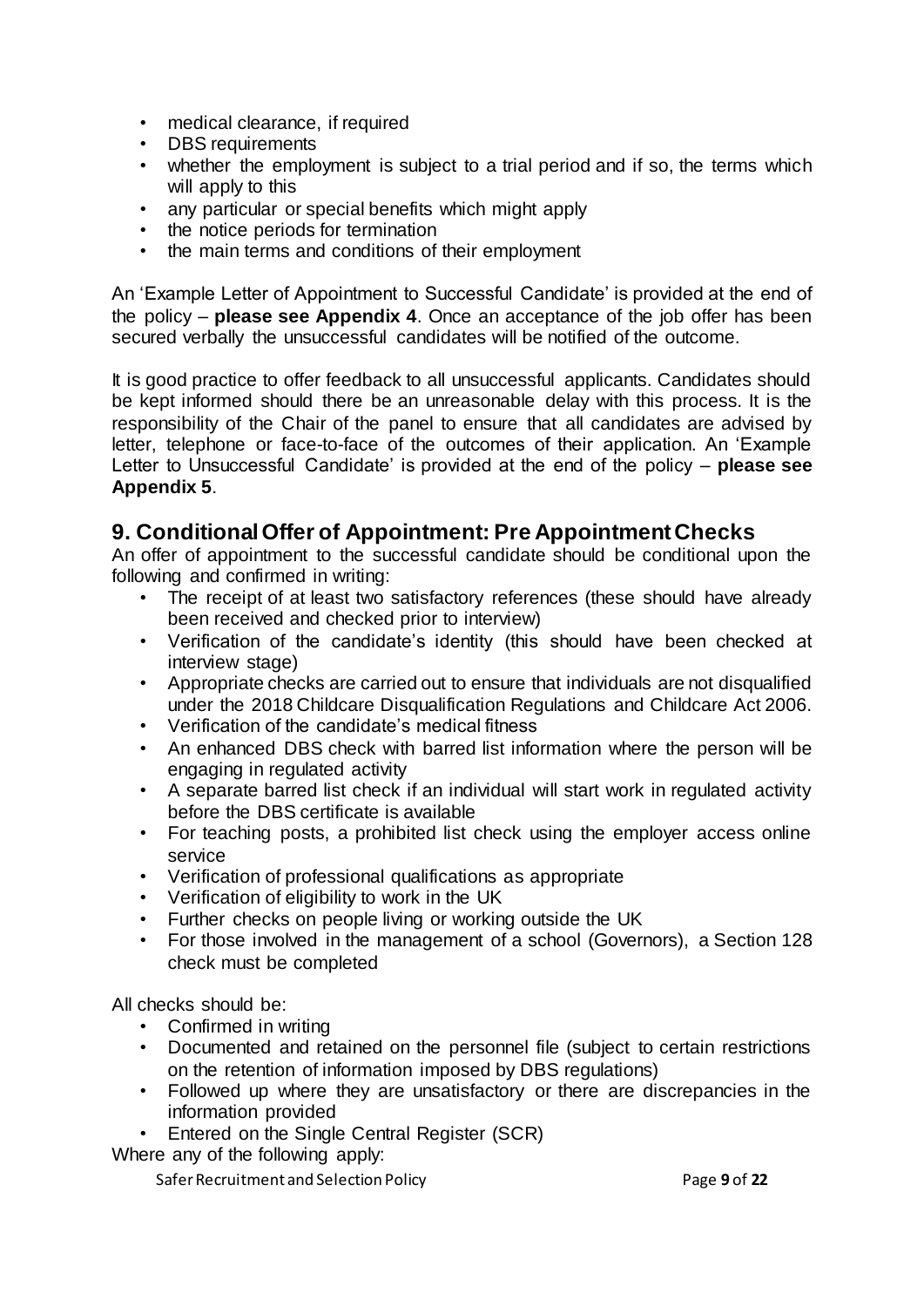- The candidate is found to be on the barred list, or the DBS Disclosure shows they have been disqualified from working with children by a Court; or,
- An applicant has provided false information in, or in support of, their application
- There are serious concerns about an applicant's suitability to work with children

The facts should be reported to the police and the DBS and the offer of employment withdrawn.

## **10. Post appointment induction**

There should be an induction programme for newly appointed staff, governors and other volunteers including teaching staff, regardless of previous experience. All staff should be aware of systems within the College which support safeguarding and this should be included as part of induction. As a minimum everyone should be provided with the College Staff Code of Conduct and the Safeguarding Policy.

## **11. Adults working with children who are not employed directly by the College**

The adults working with children who are not employed by the College the following will apply as described in each case below:

## **12. Supply staff**

We will only use those agencies which operate a Safer Recruitment Policy and supply written confirmation that all relevant checks have been satisfactorily completed. We will carry out identity checks when the supply staff member arrives for work.

## **13. Peripatetic staff**

We only use staff employed by organisations who ensure and confirm that necessary checks and DBS requirements have been satisfactorily completed for peripatetic staff. If a peripatetic member of staff is self-employed and will be in regulated activity, we will consider obtaining the DBS check, as self-employed people are not able to make an application directly to the DBS on their own account.

## **14. Volunteers**

We carry out DBS and pre-start vetting checks appropriate to the post and require regular volunteers to provide details of two referees. References are taken up as detailed in this policy. Volunteers who help on an occasional basis (e.g. trips) are supervised in accordance with legislation.

## **15. Students on placement**

When volunteers are working as part of a recognised training course (such as PGCE, NVQ etc.),

references and completion of an application form will not be required. However, we will require proof of DBS enhanced clearance with barred list check and will carry out identity checks when the student arrives. We will also require students to complete the Childcare Disqualification Declaration form if they are working within the EYFS.

## **16. Students on work experience**

Safer Recruitment and Selection Policy Page **10** of **22**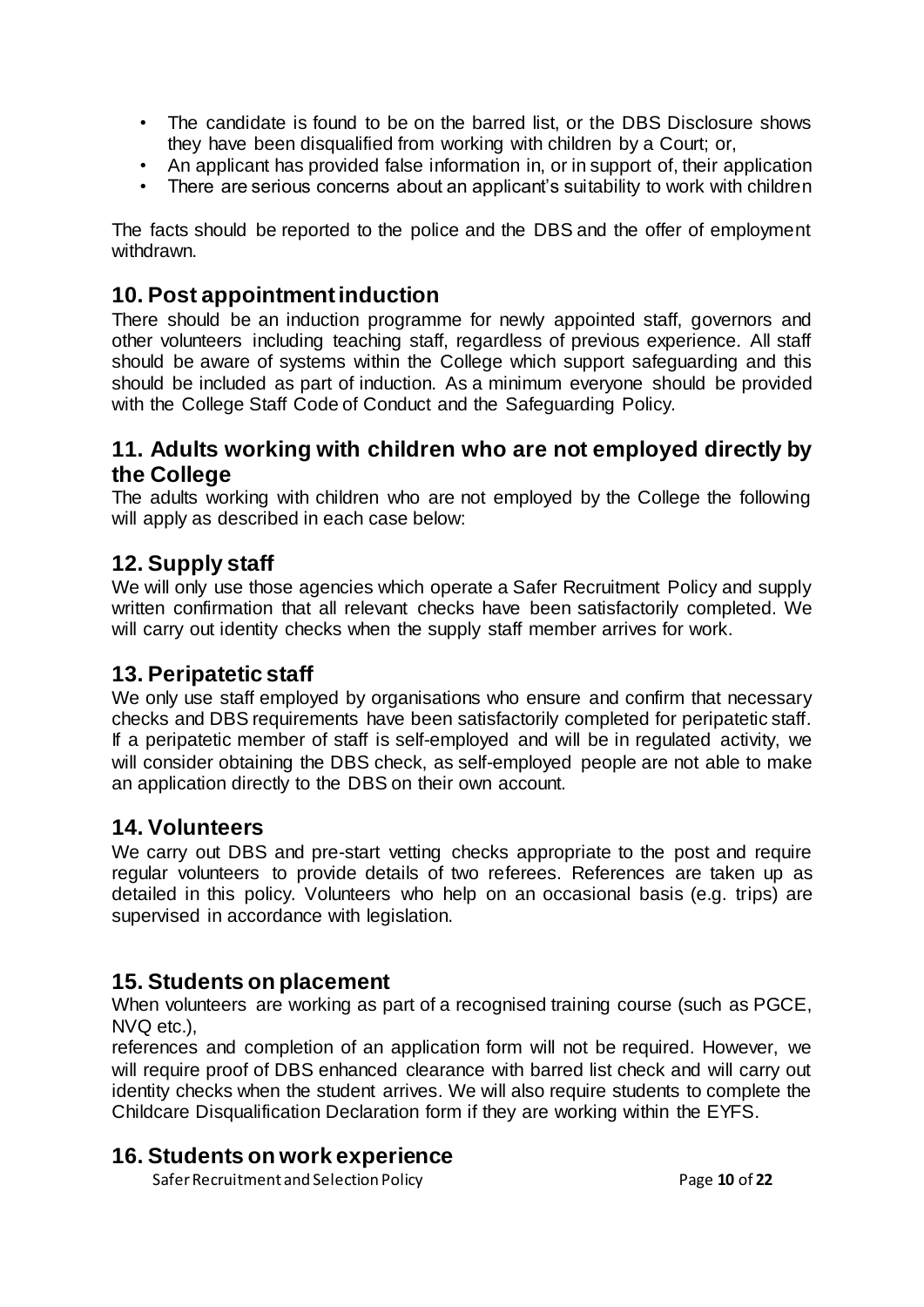Students on work experience will always be supervised.

## **17. Contractors**

We will ensure that contractors, or any employee of the contractor, have been subject to the appropriate level of DBS check, if any such check is required. Contractors and contractors' employees for whom an appropriate DBS check has not been undertaken will be supervised if they will have contact with children. If a contractor is self-employed and will be in regulated activity, we will consider obtaining the DBS check, as selfemployed people are not able to make an application directly to the DBS on their own account. We will check the identity of contractors and their staff on arrival.

## **18. Governors**

It is policy that we should obtain an enhanced DBS check on all governors which includes a barred list check.

## **19. Policy review**

This implementation and impact of this policy will be regularly reviewed and updated to reflect any changes to legislation and statutory guidance. The recognised trade unions will be included in this process.

## **Appendix 1 SUPPLEMENTARY INFORMATION ON THE EQUALITY ACT 2010 EQUALITY OF OPPORTUNITY IN EMPLOYMENT**

## **1. Background**

The Equality Act 2010 legally protects people from discrimination in the workplace and in wider society.

#### 1.1 **Equality Act provisions include:**

• the basic framework of protection against direct and indirect discrimination, harassment and victimisation in services and public functions, work, education, associations and transport;

Safer Recruitment and Selection Policy **Page 11** of 22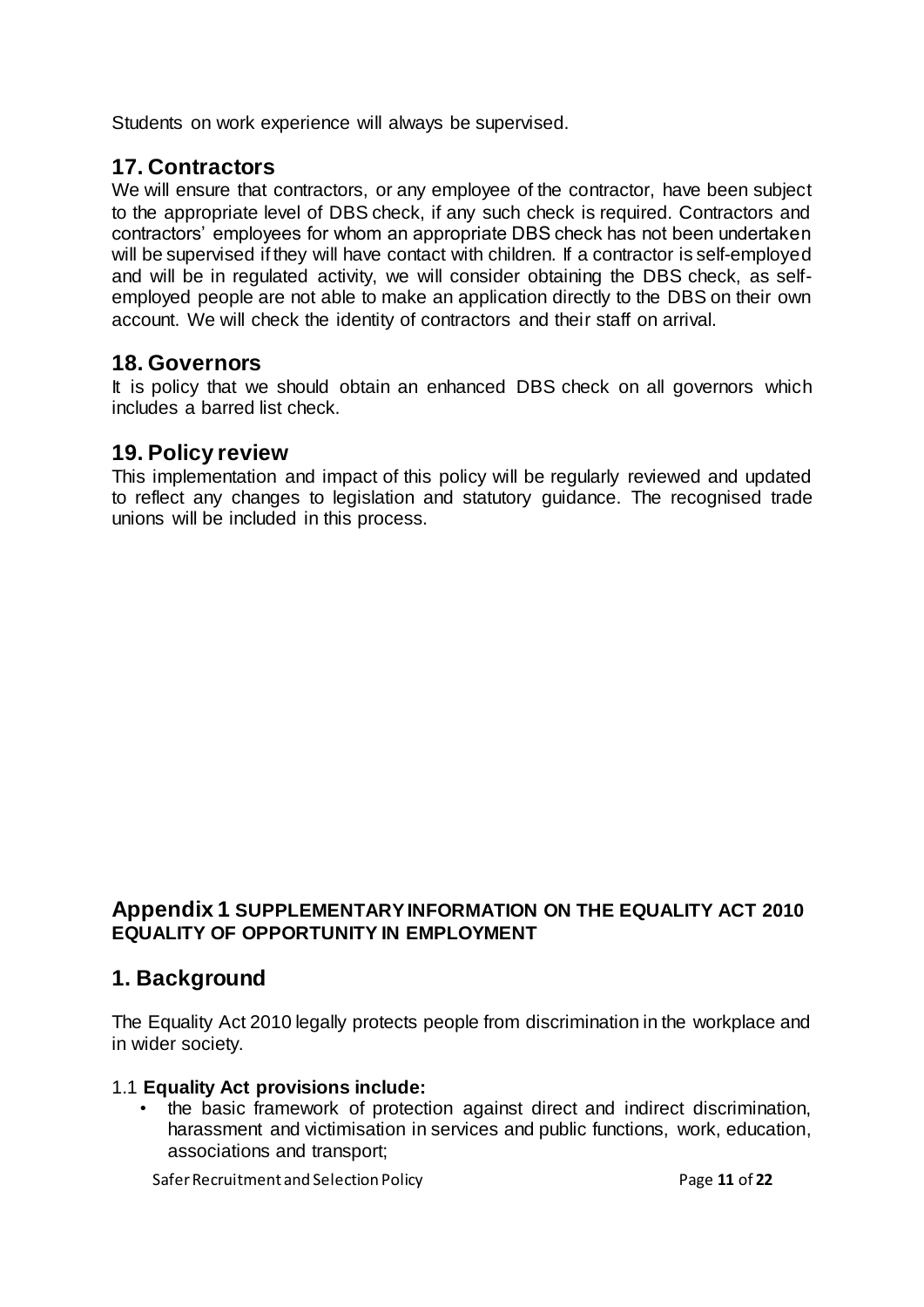- changing the definition of gender reassignment, by removing the requirement for medical supervision;
- providing protection for people discriminated against because they are perceived to have, or are associated with someone who has, a protected characteristic;
- clearer protection for breastfeeding mothers;
- applying a uniform definition of indirect discrimination to all protected characteristics;
- harmonising provisions allowing voluntary positive action.

#### 1.2 **Equality Act provisions which came into force in April 2011 include:**

- positive action recruitment and promotion
- avoiding discrimination of any sort in recruitment and selection, it is important that all the decisions made during the process are based on the genuine needs of the job as defined in the person specification and job description.

#### 1.3 **Protected Characteristics**

- age
- disability
- gender reassignment
- marriage and civil partnership
- pregnancy and maternity
- race
- religion or belief
- sex
- sexual orientation

## **2. Types of Discrimination: Definitions**

#### 2.1 **Direct Discrimination**

Direct discrimination occurs when someone is treated less favourably than another person because of a protected characteristic they have or are thought to have, or because they associate with someone who has a protected characteristic.

#### 2.2 **Discrimination by Association**

This is direct discrimination against someone because they associate with another person who possesses a protected characteristic.

#### 2.3 **Perception Discrimination**

This is direct discrimination against an individual because others think they possess a particular protected characteristic. It applies even if that person does not possess that characteristic.

#### 2.4 **Indirect Discrimination**

Indirect discrimination can occur when the employer has a condition, rule, policy or even a practice that applies to everyone but particularly disadvantages people who share a protected characteristic. Indirect discrimination can be justified if the College can show that they have acted reasonably, i.e. that it is a 'proportionate means of achieving a legitimate aim'. A legitimate aim might be any lawful decision the College

Safer Recruitment and Selection Policy **Page 12** of 22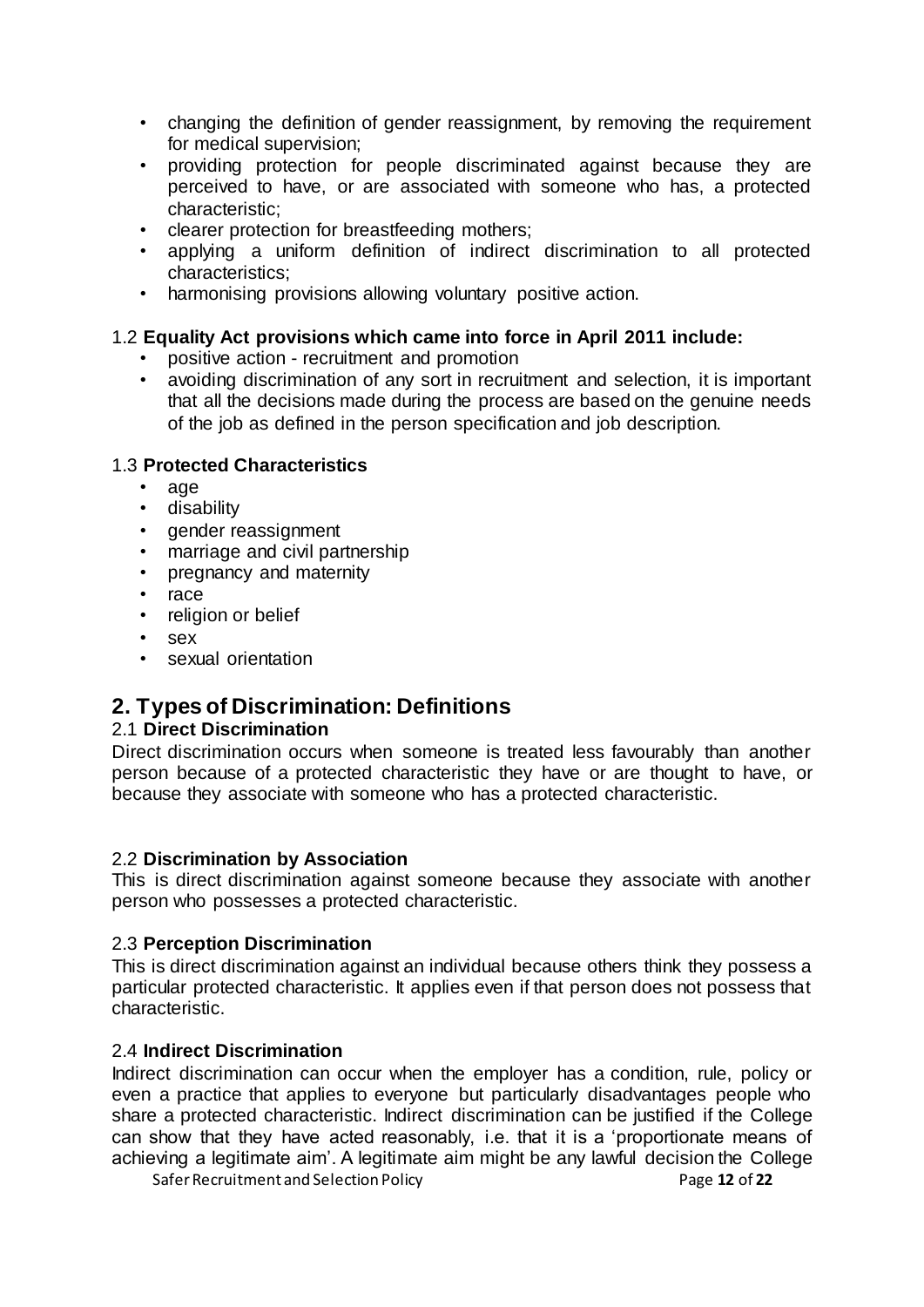may make in its running, but if there is a discriminatory effect, the sole aim of reducing costs is likely to be unlawful.

Being proportionate really means being fair and reasonable, including showing tha t less discriminatory alternatives to any decision made have been looked at.

#### **3. Sex and Race Discrimination**

Representatives of the College must not discriminate against anyone on the basis of sex or marital status. In the selection process a person should not be offered a contract that is less favourable than that offered to another applicant of a different sex or status where the work is of equal value. (Paying a higher salary to someone of greater experience where his or her work could be said to be of higher value would be allowable.)

Discrimination on the grounds of race includes discrimination based on colour, nationality or citizenship, ethnic or national origin.

#### **4. Religious Belief, Sexual Orientation and Gender Re-assignment**

Representatives of the College must not discriminate against candidates on the basis of their religion (which may, for example, require them to observe specific religious practices such as the wearing of a turban by a Sikh.)

People must not be discriminated against on the basis of sexual orientation (e.g. homosexuality) or gender re-assignment (whether the re-assignment is intended, being undergoing or has been undergone).

#### **5. Disability Discrimination**

Under the Act, a person is disabled if they have a physical or mental impairment which has a substantial and long-term adverse effect on their ability to carry out normal dayto-day activities, which would include things like using a telephone, reading a book or using public transport.

The Act puts a duty on the College to make reasonable adjustments for staff to help them overcome disadvantage resulting from an impairment (e.g. by providing assistive technologies to help visually impaired staff use computers effectively).

The Act includes a new protection from discrimination arising from disability. This states that it is discrimination to treat a disabled person unfavourably because of something connected with their disability (e.g. a tendency to make spelling mistakes arising from dyslexia). This type of discrimination is unlawful where the College knows, or could reasonably be expected to know, that the person has a disability. This type of discrimination is only justifiable if an employer can show that it is a proportionate means of achieving a legitimate aim.

Additionally, indirect discrimination covers disabled people. This means that a job applicant or employee could claim that a particular rule or requirement in place disadvantages people with the same disability. Unless this can be justified, it would be unlawful.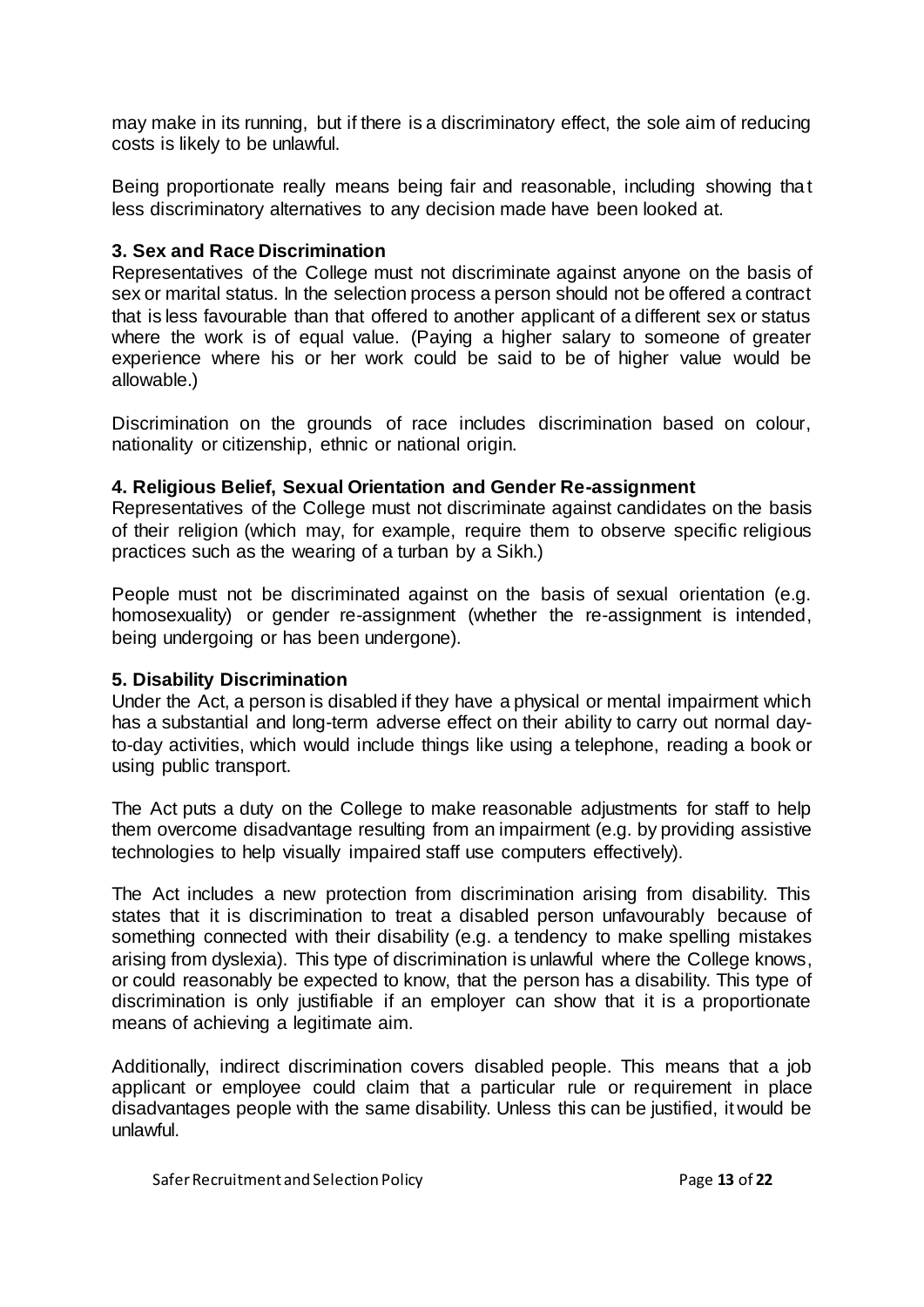The Act also includes a provision which makes it unlawful, except in certain circumstances, for employers to ask about a candidate's health before offering them work.

Where, for example, an intrinsic part of the job requires a significant amount of manual handling it would be legitimate for the panel to ask applicants about their health in relation to this particular aspect of the job. However, general checks on potential levels of attendance should not be carried out until after the successful applicant has been offered the position, on a conditional or unconditional basis.

Potential applicants should be provided with full information on the assessment process to be used and asked if, for reasons concerned with their health or a disability, they require an adjustment to the assessment process to be made.

It is also unlawful for an employer to fail to make a reasonable adjustment when a person with a disability is placed at a substantial disadvantage. Where an applicant with a disability meets the essential criteria specified on the person specification, the applicant is to be interviewed in accordance with the guaranteed interview scheme.

#### **6. Age Discrimination**

In line with Equalities Act 2010, this policy requires that no one should be discriminated against on the grounds of age. Care must be taken when compiling person specifications and advertisements in order to avoid any inference of age discrimination.

#### **7. Pre-employment Health-related Checks**

The Equality Act limits the circumstances when health-related questions can be asked before an individual has been offered a job. Before an offer is made, health-related questions can only be asked to help the panel:

- Decide whether any reasonable adjustments need to be made for the individual for the selection process
- Decide whether an applicant can carry out a function that is essential ('intrinsic') to the job
- Monitor diversity among people making applications for jobs
- Take positive action to assist disabled people
- Assure themselves that a candidate has the disability where the job genuinely requires the jobholder to have a disability.

A jobseeker cannot take the employer to an Employment tribunal if they think they have acted unlawfully by asking questions that are prohibited, though they can complain to the Equality and Human Rights Commission. However, if prohibited questions are asked, and the applicant is not employed, they may bring a claim of discrimination and the burden of proof would be on the employer to demonstrate that they had not discriminated.

Once a person has been offered a job (whether this is an unconditional or conditional job offer) it is then permitted to ask appropriate health-related questions.

#### 7.1 **Teaching Appointments**

Safer Recruitment and Selection Policy **Page 14** of 22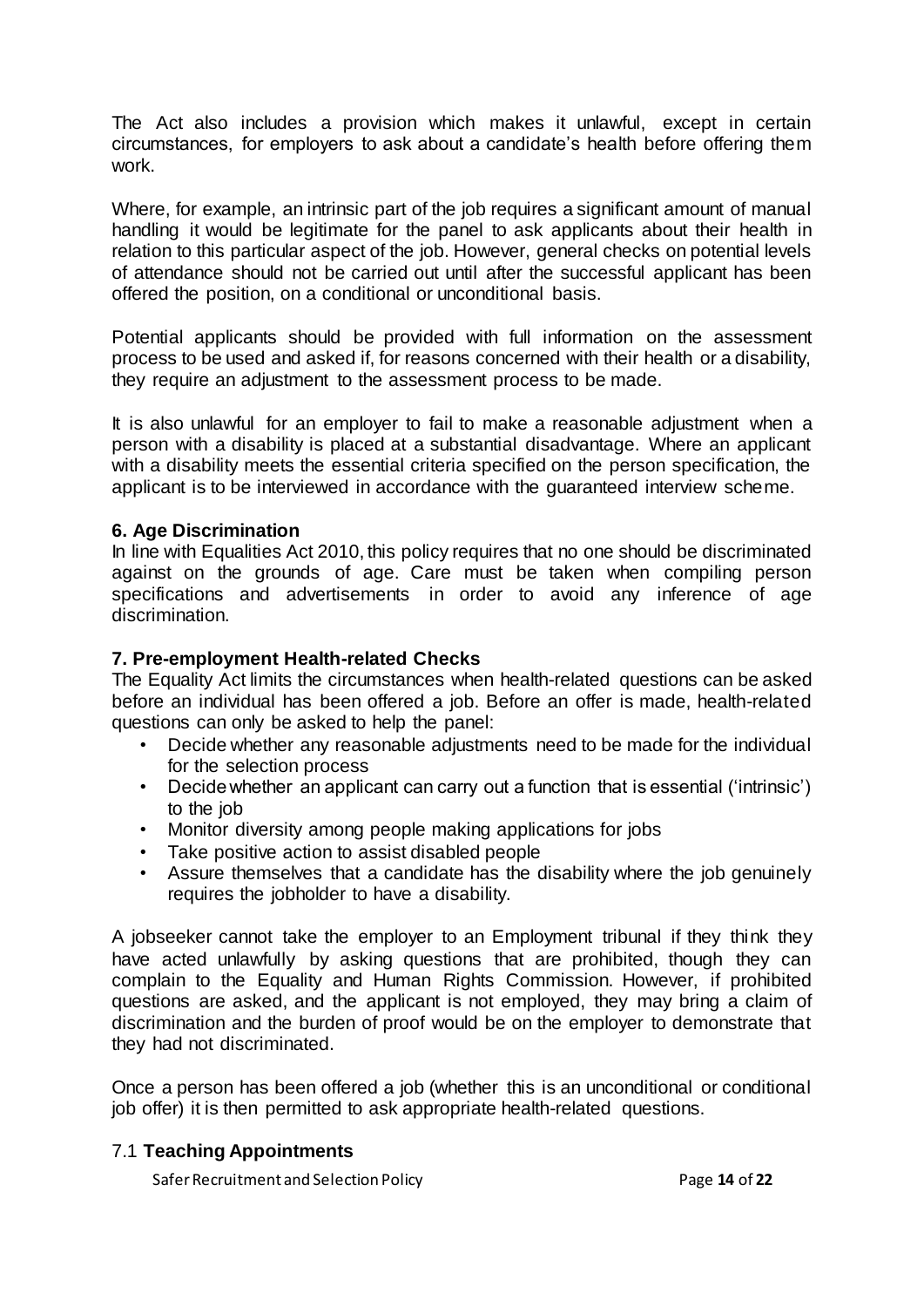#### **Does the statutory fitness requirement for teacher's amount to an intrinsic part of their role, meaning questions can be asked about health before a job offer is made?**

No, this is not considered to be the case. Regulation 6 of the Education (Health Standards) (England) Regulations 2003 states that a person must not carry out a 'relevant activity' (subject to the duty to make reasonable adjustments) unless they have the fitness to carry out that activity. Relevant activities are defined in the regulations and are very general in nature, including activities such as 'delivering lessons to children' and an 'activity which is ancillary to the provision of education'.

Because of the general nature of the statutory requirement it will in most cases be difficult to say that it amounts to an intrinsic part of the role, about which questions can be asked about health before a job offer is made.

#### **8. Reference Requests**

Under statutory safeguarding guidance references are taken up prior to interview. Questions about health cannot routinely be asked until the offer of work has been made. The question on absence should state:

*"Please supply details of a contact within your organisation who can provide information on attendance/sickness record, should a job offer be made"*.

In practice this means that once an offer of employment has been made, the employer can then go back and seek information from the referee about attendance and absence. The offer of the job should be made subject to the necessary clearances being received, including medical fitness to carry out the job. Once medical information is revealed, the employer cannot discriminate against the applicant and any reasonable adjustments in the circumstances must be made to accommodate any disability.

#### **9. Positive Action**

The Equality Act allows an employer to take positive action if they think that job applicants who share a particular protected characteristic suffer a disadvantage connected to that characteristic, or if their participation in an activity is disproportionately low. These actions could include offering training opportunities or other initiatives to disadvantaged groups.

In order to promote diversity positive action includes encouraging applicants from minorities to apply. The successful application of this policy will lead to a more diverse workforce that is more representative of the general population and will bring a wider range of candidates (with a greater range of skills) into the selection process. The use of a scoring scheme will minimise the risk of breaching equalities legislation.

#### **10. Genuine Occupational Qualifications or Requirements**

Under the Equality Act 2010 one of the (very limited) defences to a discrimination claim arises if the employer can show an occupational requirement. This will not happen

Safer Recruitment and Selection Policy Page **15** of **22**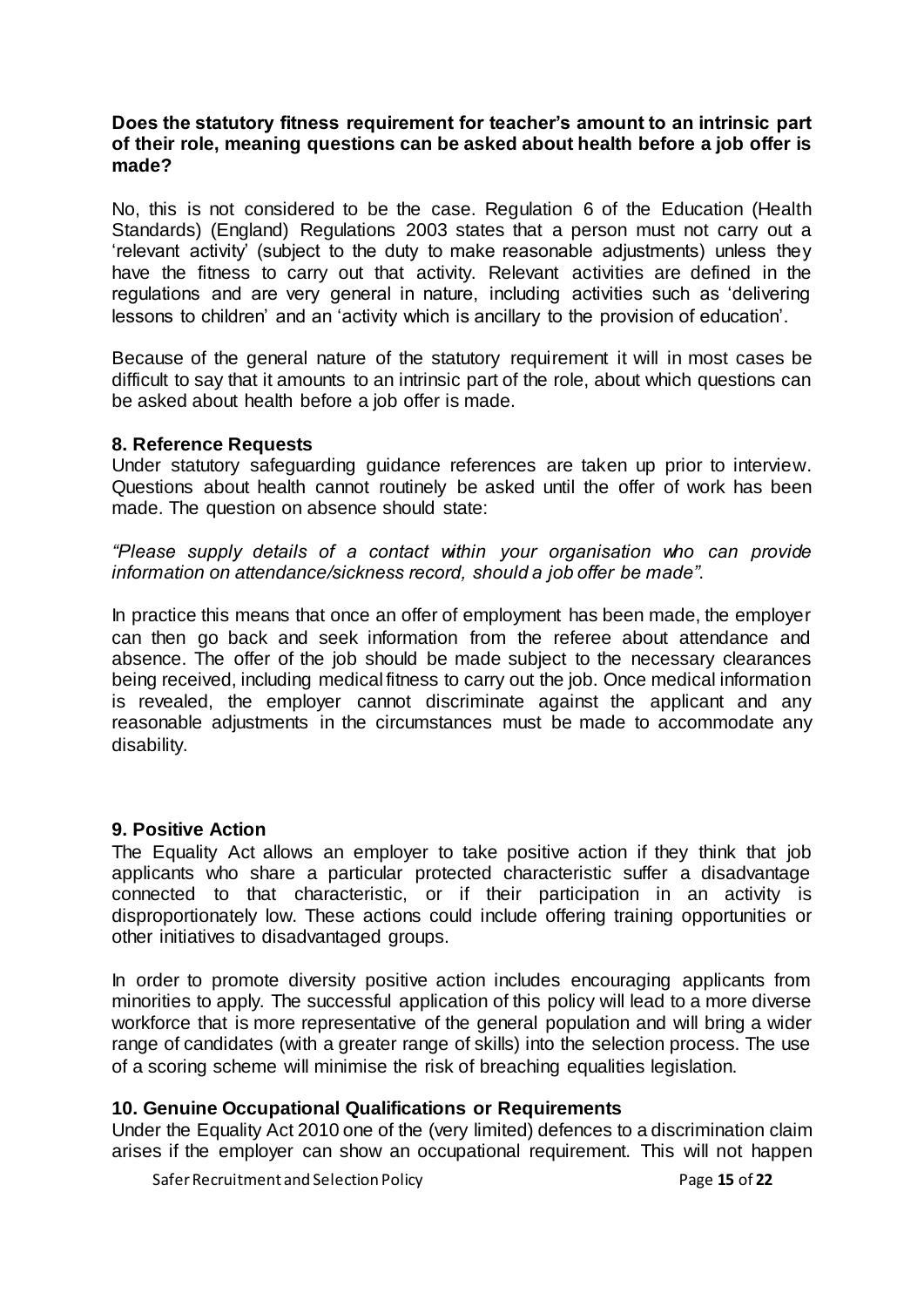very often. This single occupational requirement applies to all of the protected characteristics. An occupational requirement can only arise for a few specific jobs which are reserved for people with a protected characteristic. It is important to understand that this exception is very limited indeed. In these rare cases, discrimination by the employer in favour of the particular protected characteristic will be allowed: Examples of these are:

- where jobs require the provision of personal care then the gender, colour or nationality of applicants can be stipulated if only such a person could provide effective care
- where the job holder needs to deal with people from a particular ethnic background their background can be specified.

#### **11. Asylum & Immigration Act**

In complying with this Act, assumptions should not be made about a person's right to work, or immigration status, on the basis of their colour, race, nationality or ethnic or national origins or the length of time they have been in the UK.

In order to eliminate direct or indirect discrimination on the grounds of race the College will not reject any applications on the grounds that the applicants do not have a British Nationality. Representatives of the College involved in the recruitment procedure will carry out the relevant checks on eligibility to work in the UK in accordance with statutory requirements.

#### **12. Rehabilitation of Offenders**

Representatives of the College must not discriminate against anyone on the grounds of spent convictions. The elapsed time between conviction and the point at which a conviction becomes spent varies with the seriousness of the offence and length of any prison sentence. This does not remove the need to carry out DBS checks for all those in regulated activity. Only relevant convictions and other information will be taken into account so disclosure need not necessarily be a bar to obtaining a position.

#### **13. GDPR – formerly Data Protection Act 1998**

All advertising, job applications, verification, short-listing, interviews, pre-employment vetting and the retention of recruitment records must comply with the code of practice set out in this Act.

All applicants will be told why information is required, how it will be used and to whom it will be disclosed. [https://ico.org.uk/for-organisations/guide-to-the-general-data](https://ico.org.uk/for-organisations/guide-to-the-general-data-protection-regulation-gdpr/)[protection-regulation-gdpr/](https://ico.org.uk/for-organisations/guide-to-the-general-data-protection-regulation-gdpr/)

#### **14. Prevention of Illegal Working Work permits**

Governors should ensure that all prospective employees are entitled to work in the UK. If there are any doubts about a prospective employee, managers should consult the College HR function for advice on how to proceed. An employer can apply for a work permit to employ a person who is not entitled to work in the UK provided that certain conditions are met. More information can be obtained from the College HR function.

Safer Recruitment and Selection Policy Page **16** of **22**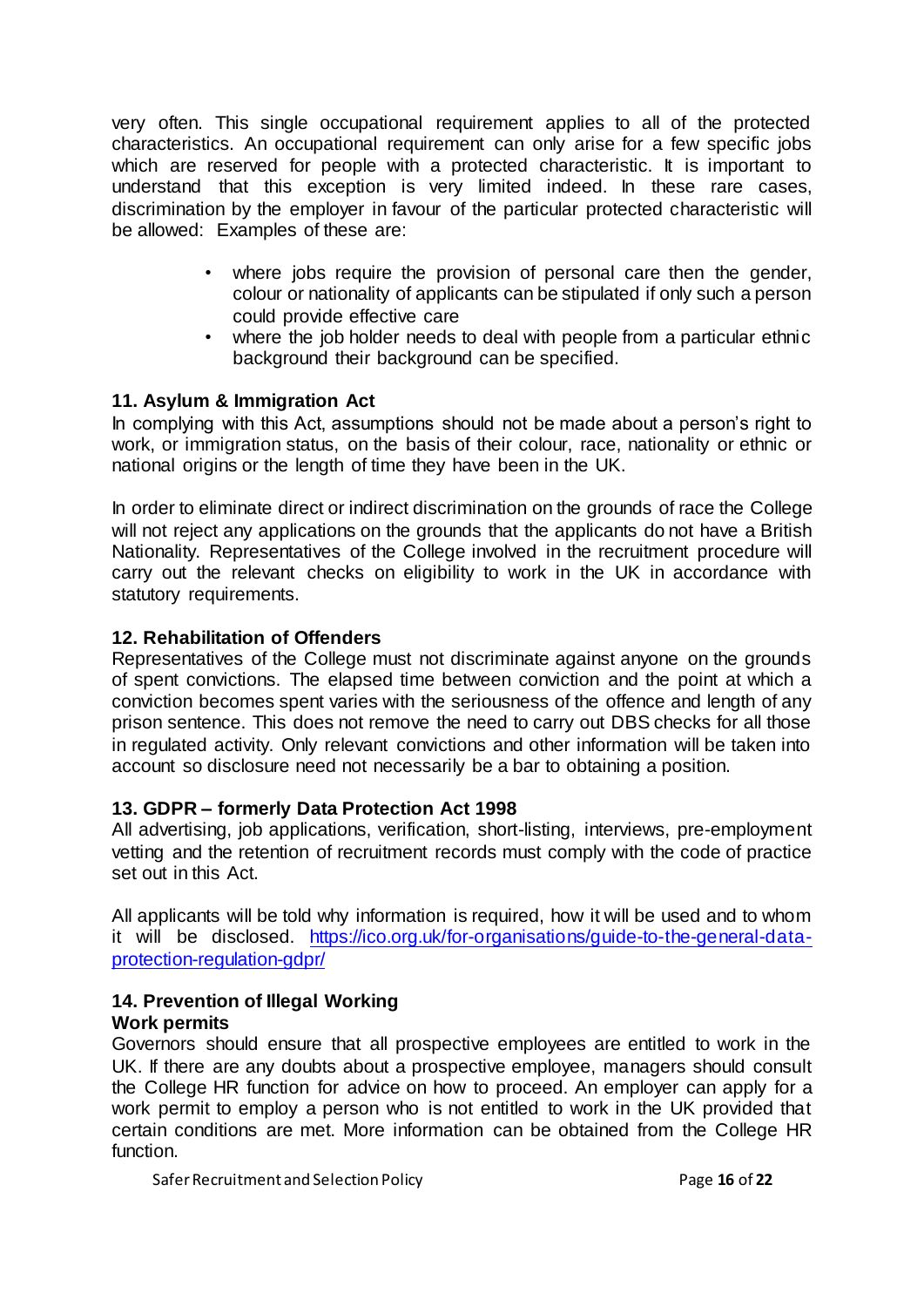Safer Recruitment and Selection Policy **Page 17** of 22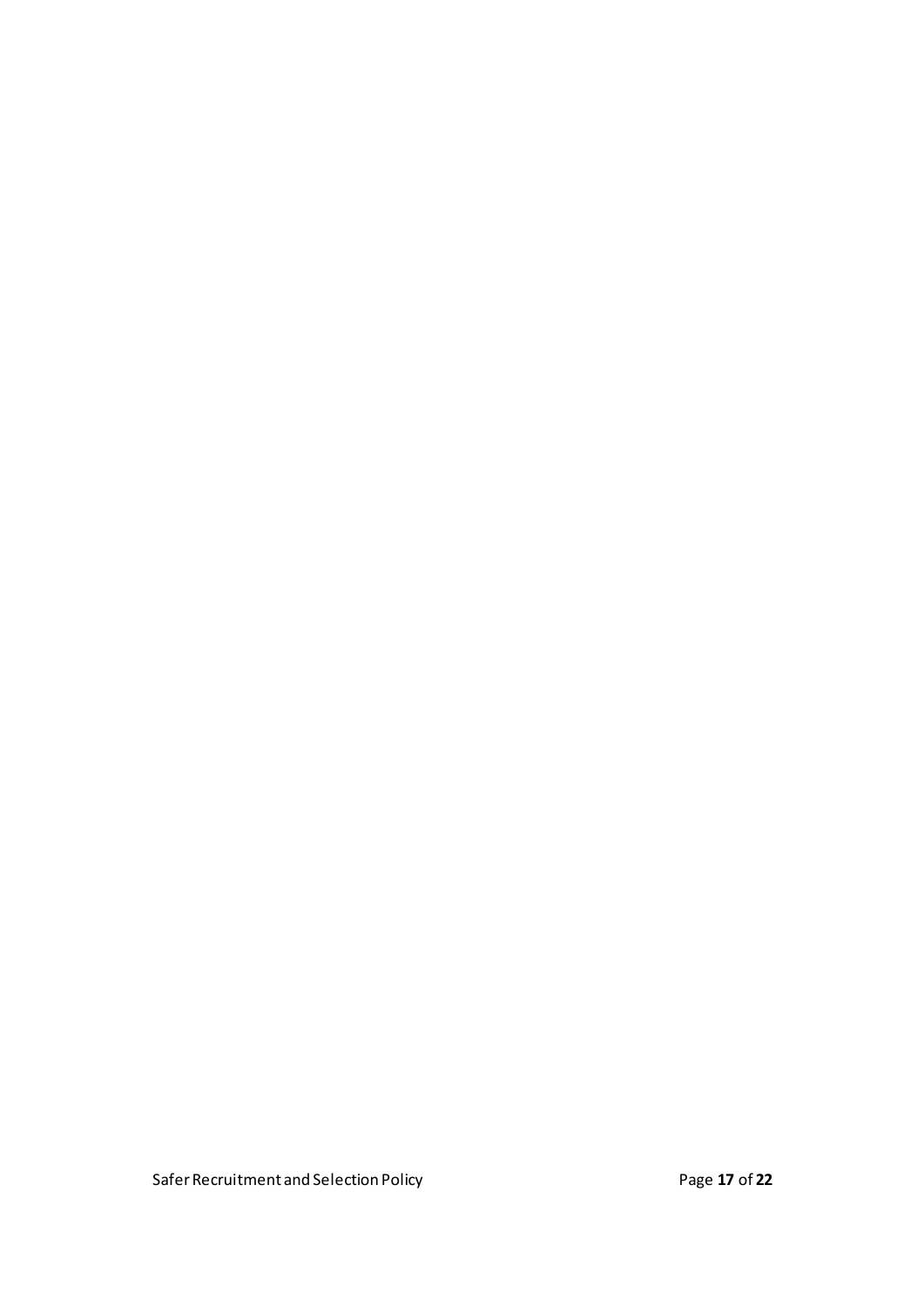## **Appendix 2 - RECRUITMENT SHORT LISTING ANALYSIS FORM**

### **POST TITLE:**

**CRITERIA** (Please relate to Person Specification)

**CRITERIA MATCH** (use (/) or (x) to indicate below whether the applicant meets the required criteria)

|                 | Criteria     |   |   |                |                 |         |                |   |   |                 |    |    |    |    |    |                  |          |
|-----------------|--------------|---|---|----------------|-----------------|---------|----------------|---|---|-----------------|----|----|----|----|----|------------------|----------|
| Applicant       | $\mathbf{1}$ | 2 | 3 | $\overline{4}$ | $5\phantom{.0}$ | $\,6\,$ | $\overline{7}$ | 8 | 9 | 10 <sup>°</sup> | 11 | 12 | 13 | 14 | 15 | Shortlist<br>Y/N | Comments |
| 1               |              |   |   |                |                 |         |                |   |   |                 |    |    |    |    |    |                  |          |
| 2               |              |   |   |                |                 |         |                |   |   |                 |    |    |    |    |    |                  |          |
| $\mathbf{3}$    |              |   |   |                |                 |         |                |   |   |                 |    |    |    |    |    |                  |          |
| $\overline{4}$  |              |   |   |                |                 |         |                |   |   |                 |    |    |    |    |    |                  |          |
| $\overline{5}$  |              |   |   |                |                 |         |                |   |   |                 |    |    |    |    |    |                  |          |
| $6\phantom{1}6$ |              |   |   |                |                 |         |                |   |   |                 |    |    |    |    |    |                  |          |
| $\overline{7}$  |              |   |   |                |                 |         |                |   |   |                 |    |    |    |    |    |                  |          |

Safer Recruitment and Selection Policy **Page 18** of 22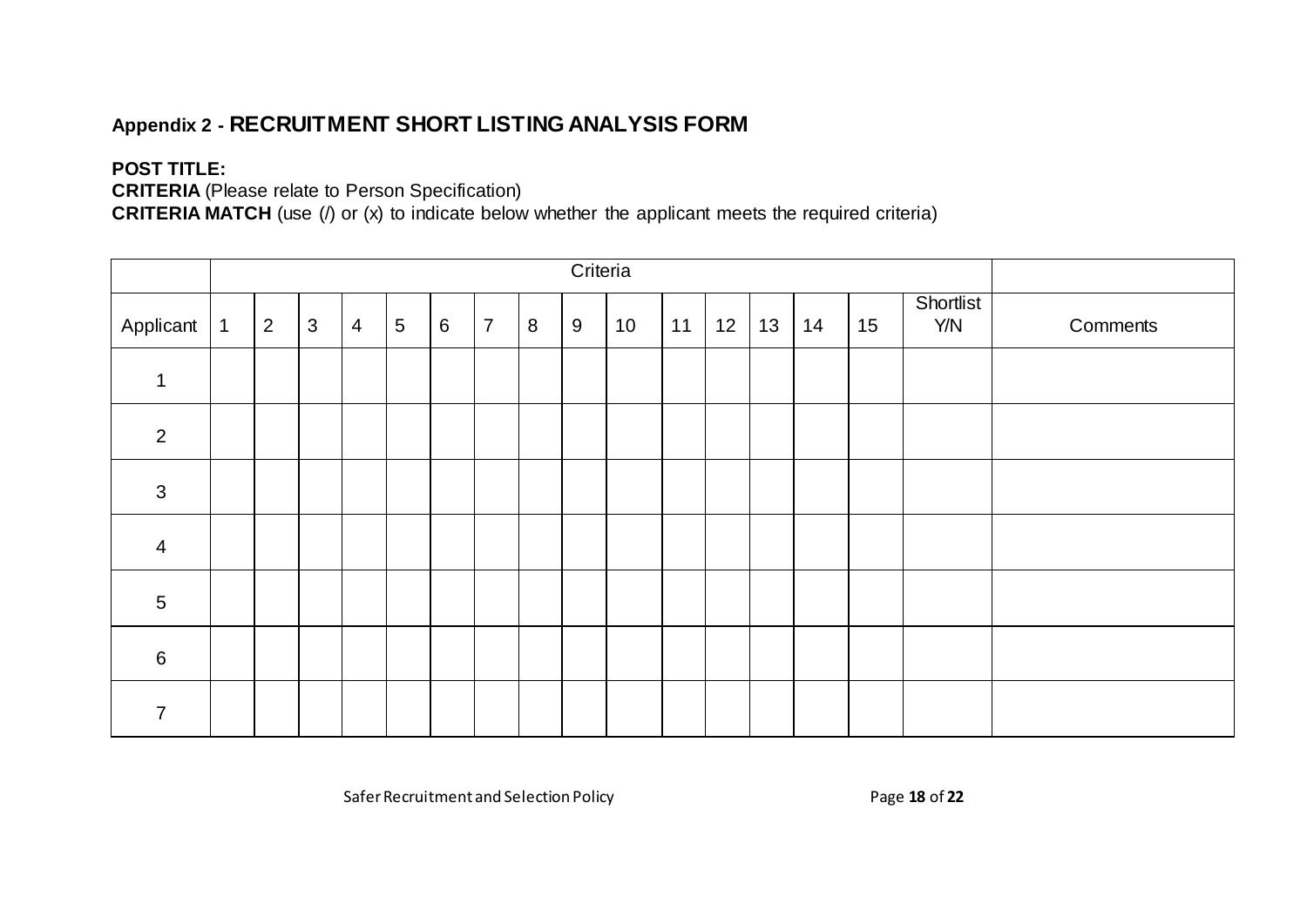|           | Criteria     |   |   |                |                |         |                |   |   |    |    |    |    |    |    |                  |          |
|-----------|--------------|---|---|----------------|----------------|---------|----------------|---|---|----|----|----|----|----|----|------------------|----------|
| Applicant | $\mathbf{1}$ | 2 | 3 | $\overline{4}$ | $5\phantom{1}$ | $\,6\,$ | $\overline{7}$ | 8 | 9 | 10 | 11 | 12 | 13 | 14 | 15 | Shortlist<br>Y/N | Comments |
| 8         |              |   |   |                |                |         |                |   |   |    |    |    |    |    |    |                  |          |
| 9         |              |   |   |                |                |         |                |   |   |    |    |    |    |    |    |                  |          |
| 10        |              |   |   |                |                |         |                |   |   |    |    |    |    |    |    |                  |          |
| 11        |              |   |   |                |                |         |                |   |   |    |    |    |    |    |    |                  |          |
| 12        |              |   |   |                |                |         |                |   |   |    |    |    |    |    |    |                  |          |
| 13        |              |   |   |                |                |         |                |   |   |    |    |    |    |    |    |                  |          |
| 14        |              |   |   |                |                |         |                |   |   |    |    |    |    |    |    |                  |          |

**Signed:** \_\_\_\_\_\_\_\_\_\_\_\_\_\_\_\_\_\_\_\_\_\_\_\_\_\_ **Print Name**: \_\_\_\_\_\_\_\_\_\_\_\_\_\_\_\_\_\_\_\_\_\_\_\_\_\_ **Position:** \_\_\_\_\_\_\_\_\_\_\_\_\_\_\_\_\_\_\_\_\_\_\_\_\_

Safer Recruitment and Selection Policy **Page 19 of 22** Page 19 of 22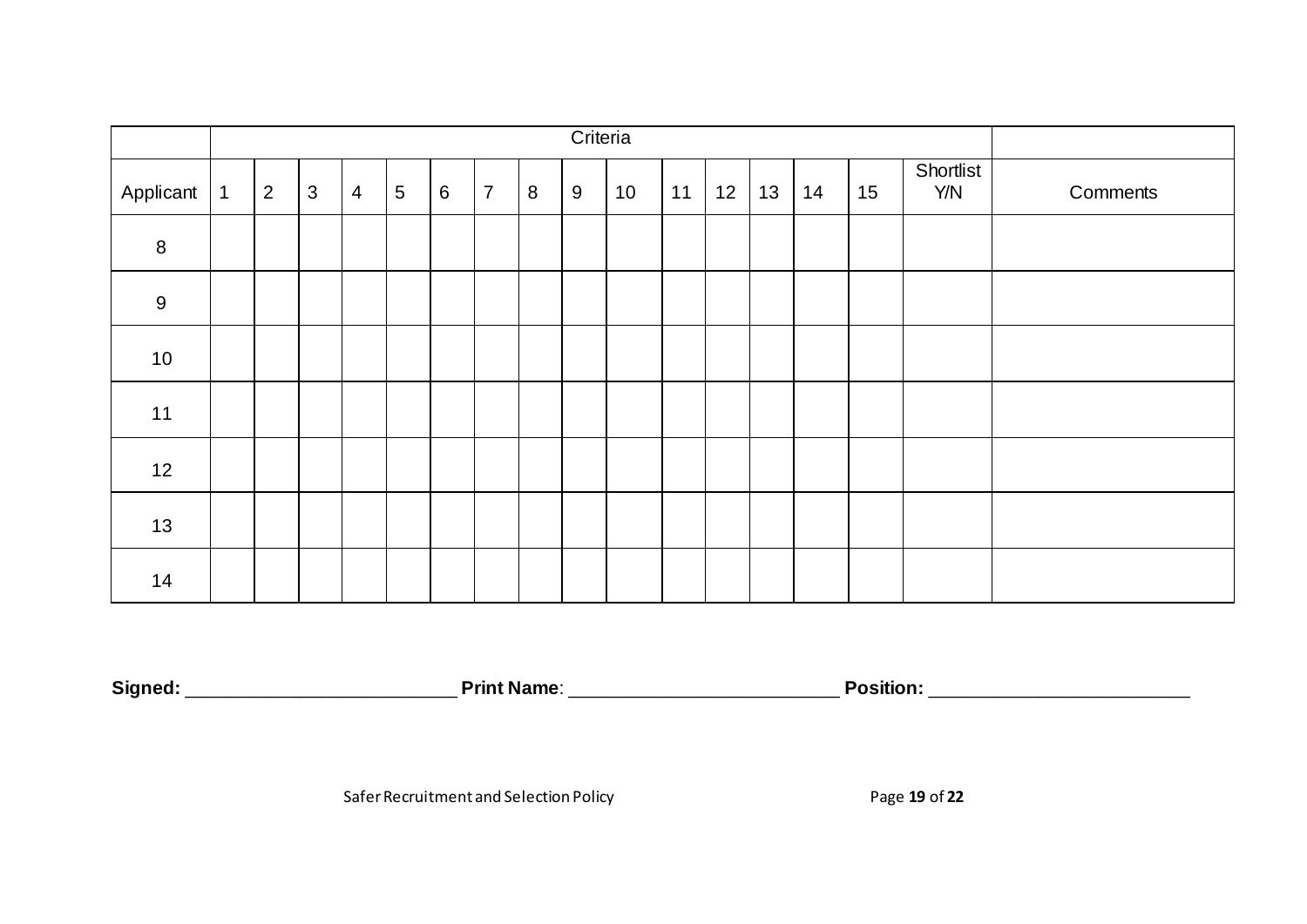## **Appendix 3 - Example Invitation to Interview Letter**

**Private & Confidential Insert Name and Address**  Date

Dear

#### **Re: Post of xxxxxx at St Francis of Assisi Catholic College**

With reference to your application for the above position I am pleased to invite you for interview on *date, enter address.* 

Please arrive at the College for 9.00am and report to reception. I attach for your information a schedule for the day.

In line with DfE regulations, we **MUST** see **THREE** forms of identification, where possible one of these needs to include a photograph. As identity checking guidelines have recently changed, please see the attached list of valid identity documents you can provide. Please note that many documents previously accepted have now been removed so please check the list carefully. Original copies of identification must be provided and printed documents from online banking etc. are no longer accepted.

You **MUST** also produce a current DBS certificate (if held) **and** confirmation of qualifications mentioned in your application. These will be photocopied on arrival.

Please confirm your attendance by emailing xxxxxxxxxxxx. If you have any specific individual needs to be able to allow you to attend the interview, please let me know as soon as possible so that the necessary arrangements can be made. If you have any queries in relation to available facilities on the day, please contact xxxxxxxxxxxxxx. Parking is available on site.

In the meantime, on behalf of the College, we look forward to seeing you on the day.

Yours sincerely

**Name Job Title**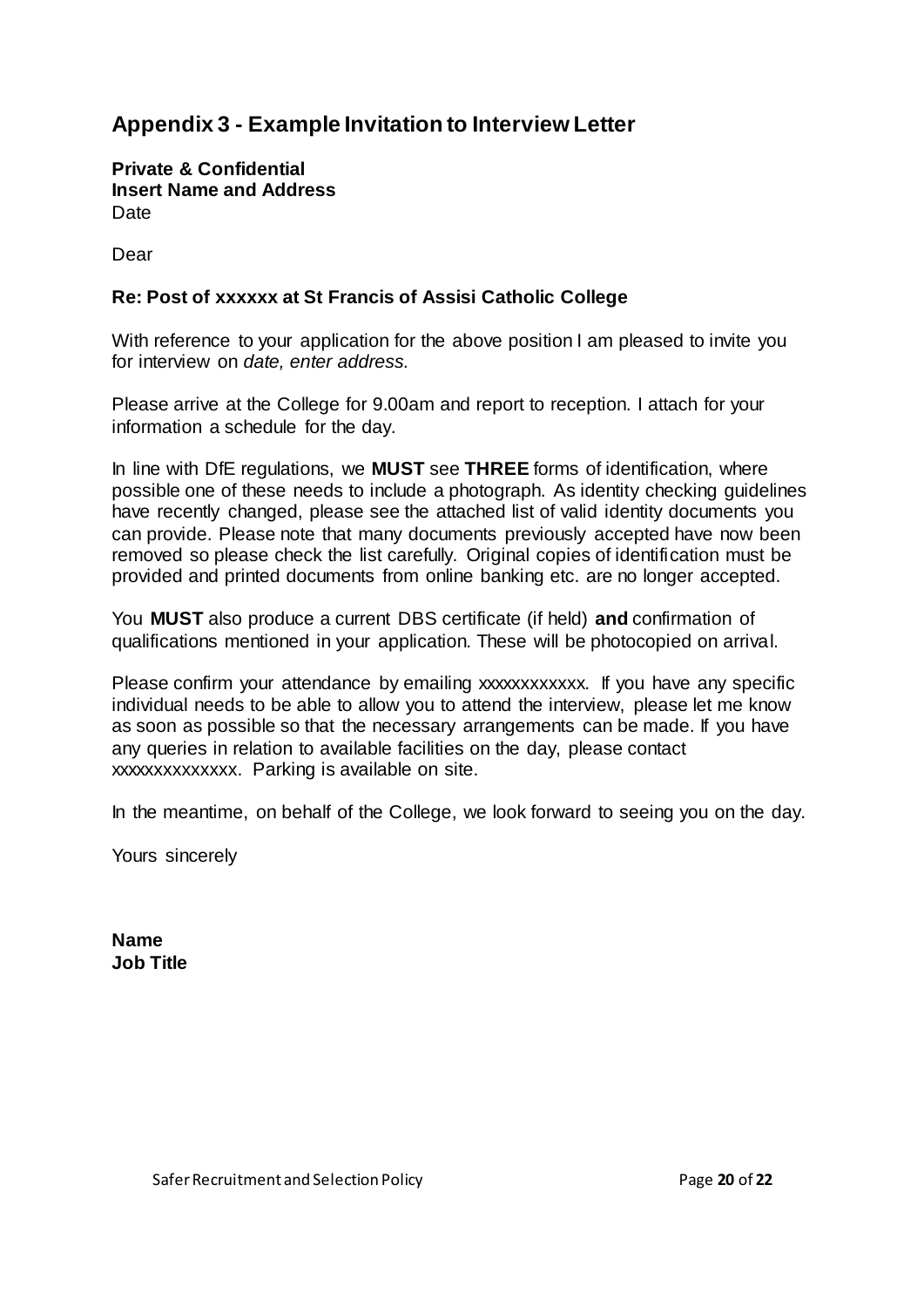#### **Appendix 4 – Example Letter to Successful Candidate**

**Private and Confidential Insert Name and Address**  Date

Dear

#### **Re: Conditional Offer Letter – INSERT POST TITLE at St Francis of Assisi Catholic College**

Following your recent interview for the post of (insert job title) I am pleased to confirm the offer of the following position at St Francis of Assisi Catholic College:

**Title: Location: Contract Status: (if fixed term, state reason for fixed term contract and end date) Salary: Scale: Terms and Conditions: Hours: Start Date:** 

The offer of appointment is subject to all necessary pre-employment checks, including enhanced DBS, references, pre-employment medical and the production of any essential qualification certificates for the post if they have not already been produced.

Your pay date will be the **(INSERT RELEVANT DATE)** of every month.

Please sign the enclosed copy of this letter as your acceptance of this offer and return it to me within two weeks of receipt. The additional copy should be retained by you. If you fail to return a signed copy, (insert name) will take it that you have accepted this offer as outlined above.

I look forward to welcoming you to the College, and would like to take this opportunity to congratulate you on your appointment.

Yours sincerely

**Name Job Title** 

#### **\*\*\* Please Do Not Detach\*\*\***

I acknowledge receipt of this document and return a signed copy as confirmation of my acceptance to the offer as outlined above

Safer Recruitment and Selection Policy Page **21** of **22**